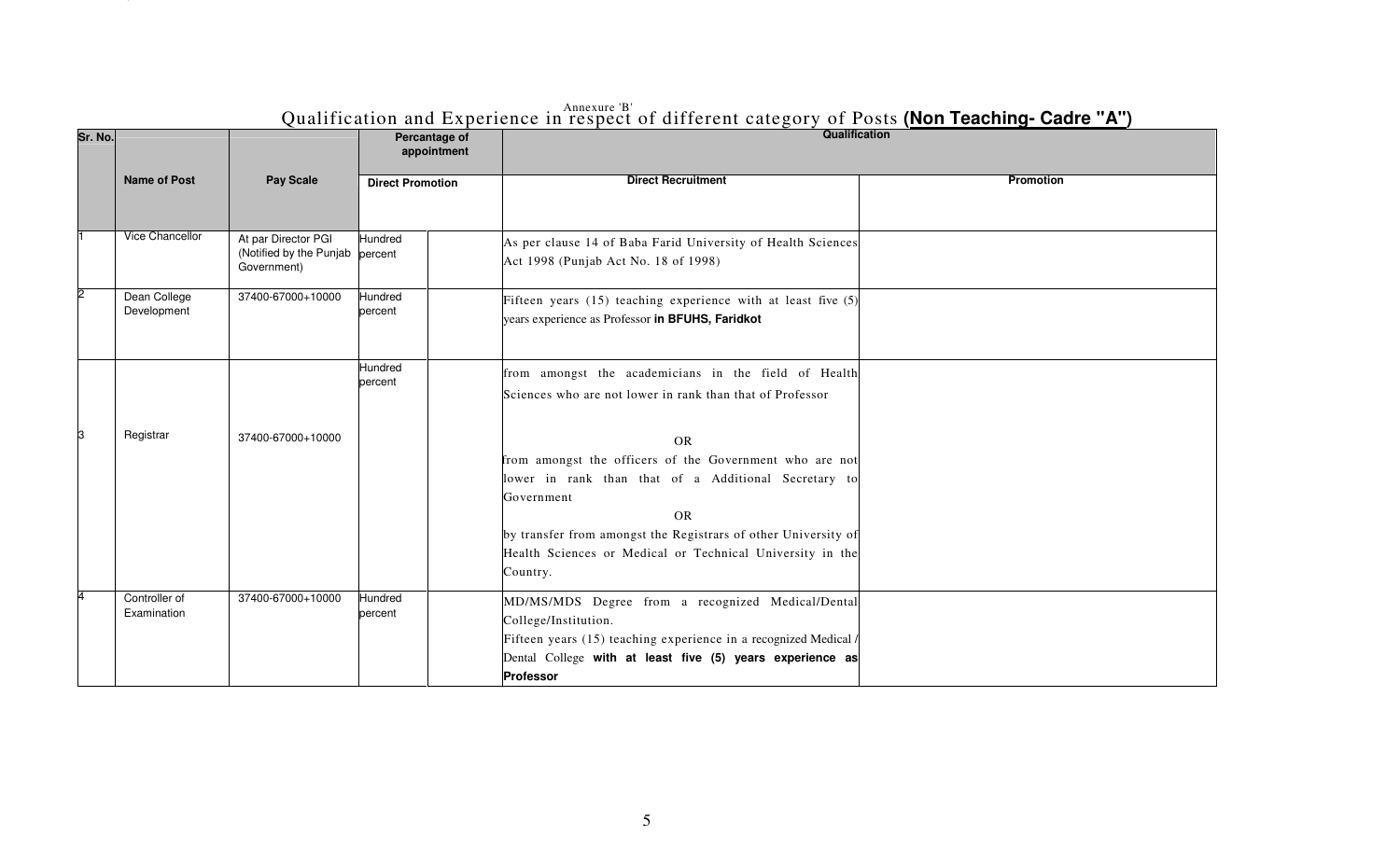| Secretary to Vice-<br>Chancellor                                      | 37400-67000+8900 | Hundred<br>percent | Annexure 'R'<br>Master's degree in any discipline with at least 55% marks<br>from a recognized University.                                                                                                                                                                                                                                                                                                                                                                                                                                                     |  |
|-----------------------------------------------------------------------|------------------|--------------------|----------------------------------------------------------------------------------------------------------------------------------------------------------------------------------------------------------------------------------------------------------------------------------------------------------------------------------------------------------------------------------------------------------------------------------------------------------------------------------------------------------------------------------------------------------------|--|
|                                                                       |                  |                    | Fifteen (15) years experience out of which he must have<br>worked at least five years in a supervisory capacity and<br>should be well versed with the University system and be<br>capable of preparing notes, agenda and minutes of meetings<br>and handling correspondence independently.                                                                                                                                                                                                                                                                     |  |
| Joint Director<br>(University Centre<br>O.<br>Excellence<br>Research) | 37400-67000+8900 | Hundred<br>percent | (i) M.D.(Biochemistry/<br>Pharmacology/Microbiology/Pathology<br>At least 14 years of experience in Research/ Teaching in a<br>Research / Teaching institution with proven track record as<br>evidenced by publications<br>(iii) Publications: 10 out of which at least 3 in International<br>Journals                                                                                                                                                                                                                                                         |  |
| Finance Officer                                                       | 37400-67000+8600 | Hundred<br>percent | Graduation in any stream from a recognized University and<br>must have passed SAS examination held by the Comptroller<br>and Auditor General of India (CAG)/State Finance<br>Department with at least ten (10) years experience of<br>accounts in a responsible position in a University<br>Educational Institution / Govt. of Punjab.<br><b>OR</b><br>Post Graduate in 1st Division in Commerce / Economics and<br>must have 12 years experience in a supervisory capacity in<br>financial Management / Administration, in a University. The<br>experience is |  |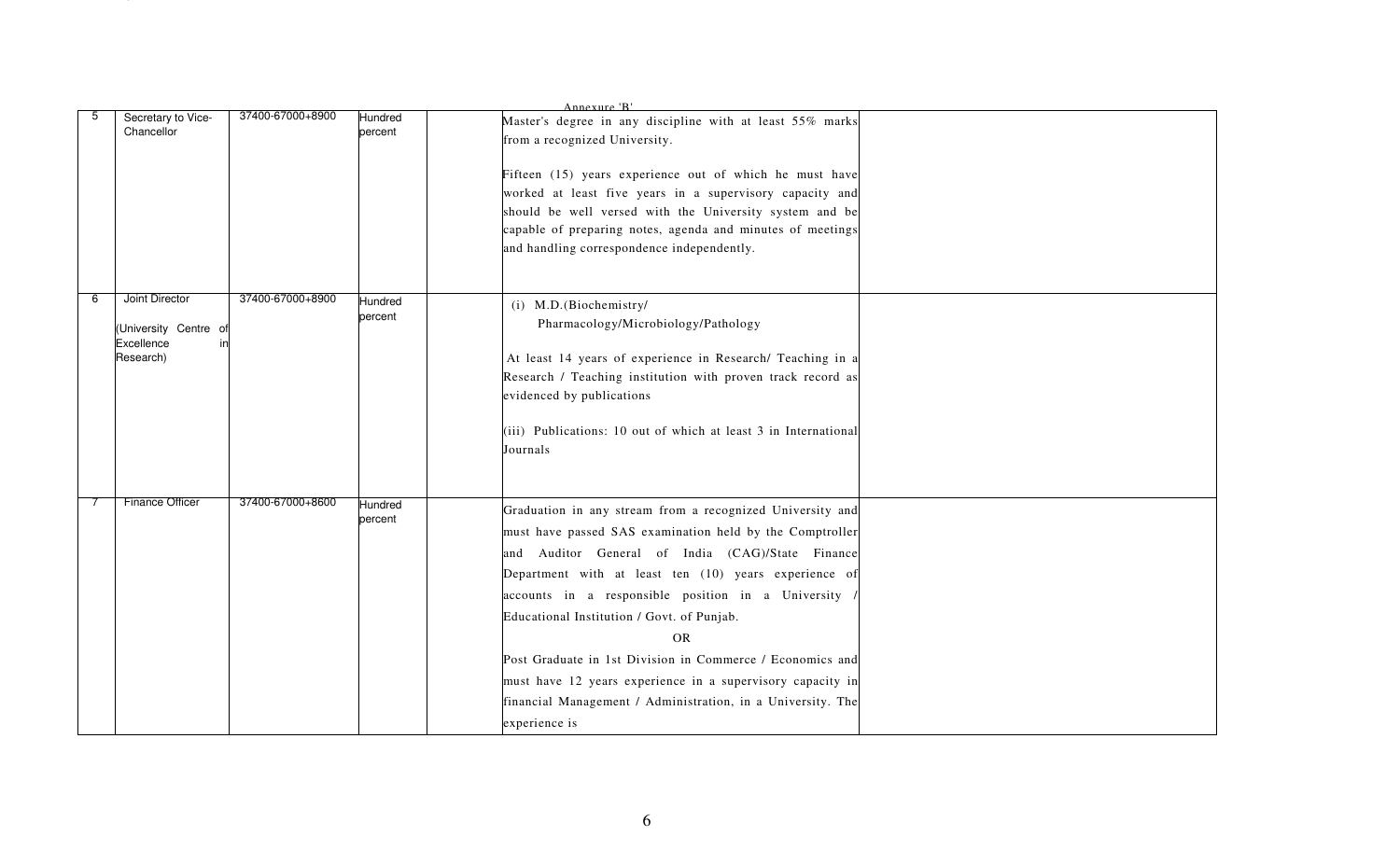| 8  | Professor<br>Assistant<br>(ULIB) | 15600-39100+7800 |                            | Hundred<br>Percent         | Annexure 'B'<br>relaxable in case of exceptional meritorious candidates.                                                                                                                                                                                                                                                                                                                                                                                                                                                                                                                                                                                                                                                                    | From amongst the Librarian working in BFUHS having at<br>least 10 years of service as Librarian Grade-1.                                                                                                                       |
|----|----------------------------------|------------------|----------------------------|----------------------------|---------------------------------------------------------------------------------------------------------------------------------------------------------------------------------------------------------------------------------------------------------------------------------------------------------------------------------------------------------------------------------------------------------------------------------------------------------------------------------------------------------------------------------------------------------------------------------------------------------------------------------------------------------------------------------------------------------------------------------------------|--------------------------------------------------------------------------------------------------------------------------------------------------------------------------------------------------------------------------------|
| 9  | Deputy Registrar                 | 15600-39100+7600 | Seventy<br>five<br>Percent | Twenty<br>five<br>Percent  | a)<br>marks from a recognized University OR Graduate with LL.B<br>with at least 55% marks in both graduation and L.L.B. from a<br>recognized University and working experience not less than<br>20 years in a University / Govt. Department / Recognized<br>Educational Institution, out of which he must have worked as<br>Assistant Registrar for a period not less than five years.<br><b>OR</b><br>Graduate degree in 1st Division in any discipline<br>b)<br>from a recognized University and working experience not less<br>than 25 years experience in a University / Govt. Department /<br>Recognized Educational Institution, out of which he must<br>have worked as Assistant Registrar for a period not less than<br>five years. | Master's degree in any discipline with at least 55% On the basis of seniority-cum-merit from amongst Assistant<br>Registrars (in service) with a minimum of five years' services<br>as Assistant Registrars in BFUHS, Faridkot |
| 10 | Nursing<br>Superintendent        | 15600-39100+6600 |                            | Hundred<br>percent         |                                                                                                                                                                                                                                                                                                                                                                                                                                                                                                                                                                                                                                                                                                                                             | On seniority-cum-merit basis amongst the Matron who have five (5)<br>years experience as Deputy Nursing Supdt/Matron having B.Sc.(N)                                                                                           |
| 11 | <b>Asstt Registrar</b>           | 15600-39100+5400 | Twenty<br>Five<br>Percent  | Seventy<br>five<br>Percent | a) Master's degree in any discipline with at least 55% marks From amongst the Superintendent-I /P.As (in the similar pay<br>from a recognized University OR Graduate with LL.B. with at scale + grade pay) having at least five years experience in<br>least 55% marks in both graduation and L.L.B. from<br>recognized University and working experience not less than<br>15 years in a                                                                                                                                                                                                                                                                                                                                                    | the existing post, on the basis of seniority-cum-merit.                                                                                                                                                                        |
|    |                                  |                  |                            |                            | $\tau$                                                                                                                                                                                                                                                                                                                                                                                                                                                                                                                                                                                                                                                                                                                                      |                                                                                                                                                                                                                                |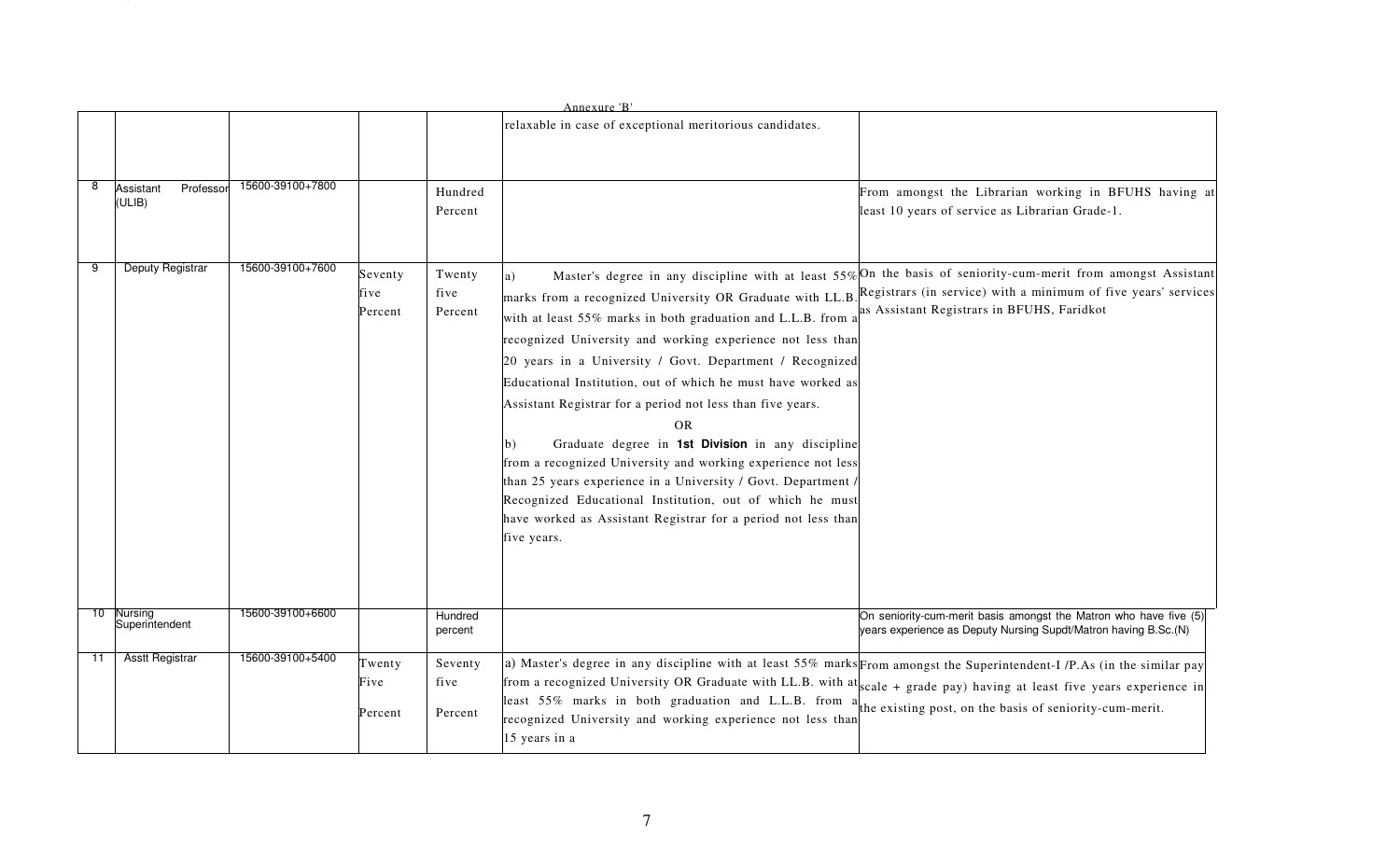|    |                                  |                  |                    |         | Annexure 'B'<br>Recognized<br>University/Govt.<br>Department/<br>Institution, out of which he must have worked as Superintendent Grade - I cadre, the second will be filled by<br>Superintendent-I/P.A. (in the similar pay scale + grade pay)<br>for a period not less than five years.<br><b>OR</b><br>raduate degree in 1st Division in any discipline from a<br>recognized University and working experience not less than<br>20 years experience in a University / Govt. Department /<br>Recognized Educational Institution, out of which he must<br>have worked as Superintendent-I/P.A. (in the similar pay<br>scale + grade pay) for a period not less than five years. | Educational Note: First and Third post of Assistant Registrar will go to<br>open selection, and fourth will go to the cadre of P.A.'s. (in<br>the similar pay scale $+$ grade pay). |
|----|----------------------------------|------------------|--------------------|---------|---------------------------------------------------------------------------------------------------------------------------------------------------------------------------------------------------------------------------------------------------------------------------------------------------------------------------------------------------------------------------------------------------------------------------------------------------------------------------------------------------------------------------------------------------------------------------------------------------------------------------------------------------------------------------------|-------------------------------------------------------------------------------------------------------------------------------------------------------------------------------------|
| 12 | Superintendent. Gr-I             | 15600-39100+5400 |                    | Hundred |                                                                                                                                                                                                                                                                                                                                                                                                                                                                                                                                                                                                                                                                                 | From amongst the Superintendent Grade -II working in this                                                                                                                           |
|    |                                  |                  |                    | percent |                                                                                                                                                                                                                                                                                                                                                                                                                                                                                                                                                                                                                                                                                 | University having at least two years experience in the<br>existing post, on the basis of Seniority-cum-Merit.                                                                       |
| 13 | Nuclear Medicine<br>Technologist | 15600-39100+5400 | Hundred<br>percent |         | Nuclear<br>Medicine<br>M.Sc.<br>in<br>from<br>recognized<br>University/Institution with one year experience after M.Sc.<br>Should possess certificate from Regulatory Body (AERB,<br>BARC, Mumbai) to work as RSO in Nuclear Medicine                                                                                                                                                                                                                                                                                                                                                                                                                                           |                                                                                                                                                                                     |
|    |                                  |                  |                    |         | 8                                                                                                                                                                                                                                                                                                                                                                                                                                                                                                                                                                                                                                                                               |                                                                                                                                                                                     |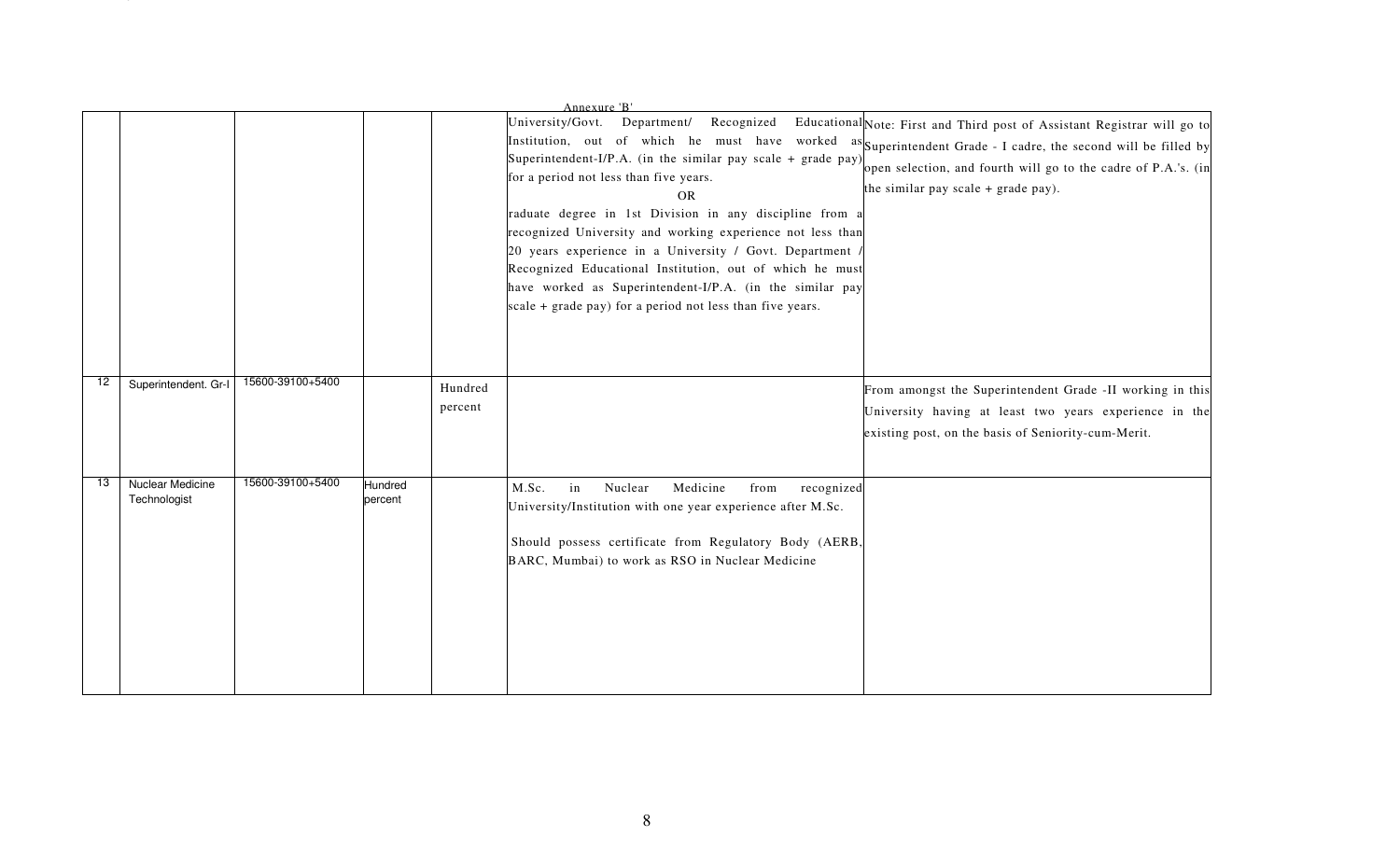|                                                          |                    | Annexure 'B'                                                                                                                                                                                                                                                                                                                                                                                                                                                                                                                                                                         |  |
|----------------------------------------------------------|--------------------|--------------------------------------------------------------------------------------------------------------------------------------------------------------------------------------------------------------------------------------------------------------------------------------------------------------------------------------------------------------------------------------------------------------------------------------------------------------------------------------------------------------------------------------------------------------------------------------|--|
| 15600-39100+5400<br>14 Physicist/Medical<br>Physicist    | Hundred<br>percent | A post Graduate degree in Physics from a recognized<br>University;<br>post M.Sc diploma in radiological/medical physics from a<br>recognized University; and<br>An internship of minimum 12 months in a recognized well-<br>equipped radiation therapy department<br>OR<br>A basic degree in science from a recognized university, with<br>physics as one of the main subjects;<br>A post graduate degree in radiological/medical physics from a<br>recognized University; and<br>An internship of minimum 12 months in a recognized well-<br>equipped radiation therapy department. |  |
| 15600-39100+5400<br>15<br>Technical<br>Officer<br>(UCER) | Hundred<br>percent | M.D. (Pharmacology)/ M.Pharma (Pharmacognosy) rom a<br>recognized University/ Institution with at least 5<br>publications in National/International Journals.<br>At least 5 years experience in Research/Teaching in a<br>lesearch/Teaching                                                                                                                                                                                                                                                                                                                                          |  |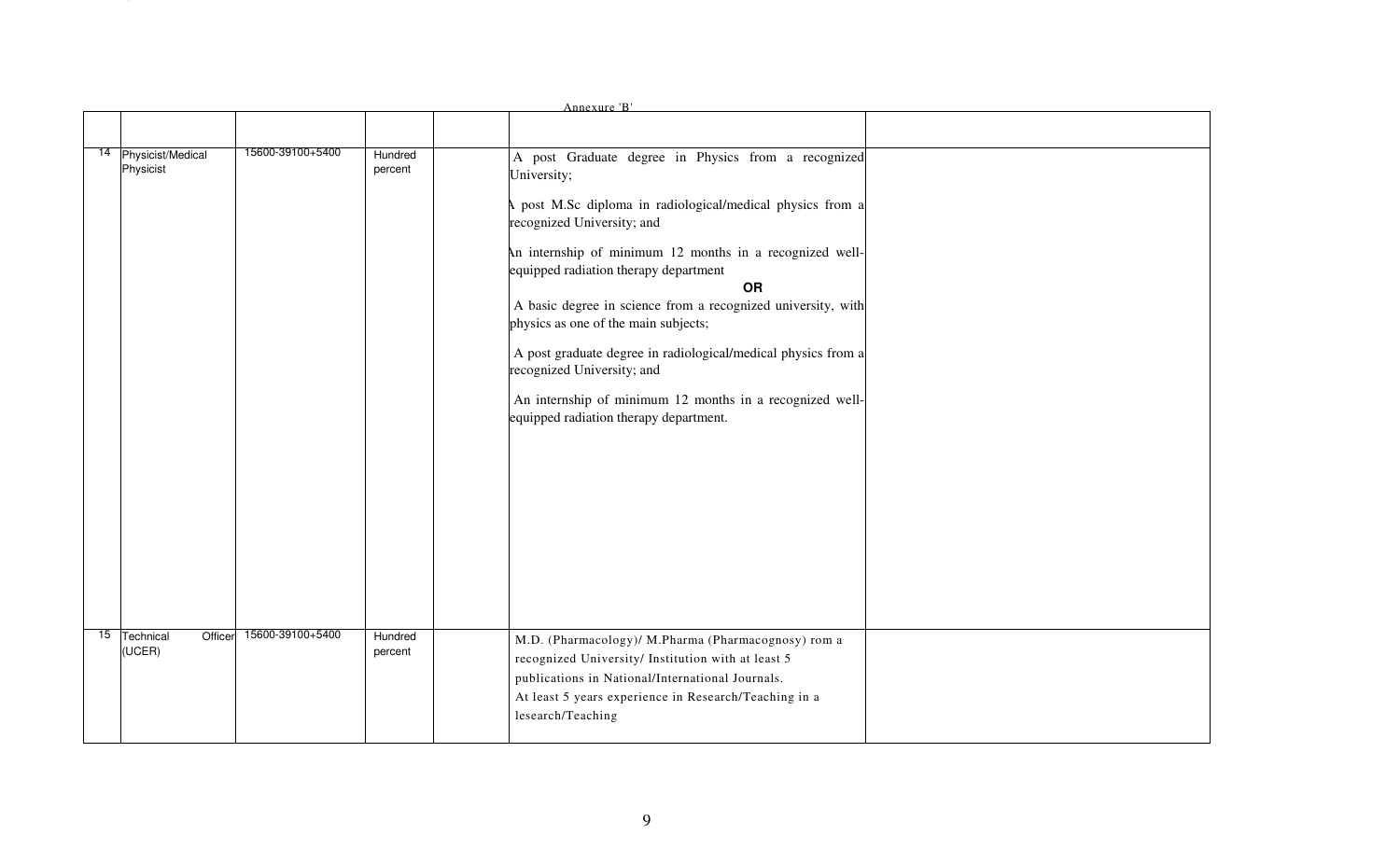|    |                            |                  |                    | Annexure 'B'                                                                                                                                                                                                                                                                                                       |  |
|----|----------------------------|------------------|--------------------|--------------------------------------------------------------------------------------------------------------------------------------------------------------------------------------------------------------------------------------------------------------------------------------------------------------------|--|
|    |                            |                  |                    | Institutions.<br>Desirable: The candidate with exposure to teaching/research<br>experience in testing of herbal product or designing of herbal<br>products will be preferred                                                                                                                                       |  |
| 16 | <b>Security Officer</b>    | 15600-39100+5400 | Hundred<br>percent | Retired Armed Forces Commissioned Officer, not below the<br>rank of Major                                                                                                                                                                                                                                          |  |
| 17 | Audit Officer              | 15600-39100+5400 | Hundred<br>Percent | Graduate<br>/Master's<br>in<br>Commerce<br>degree<br>Commerce/Economics from a recognized University. Must<br>have passed SAS held by the Comptroller & Auditor General<br>of India/State Finance Deptt; with at least 15 years experience<br>of Accounts in a University/ Govt. Dept./ Educational<br>Institution |  |
| 18 | Librarian Gr.1             | 15600-39100+5400 | Hundred<br>percent | M Lib from a recognized University or Ph.D in<br>$\mathbf{i}$<br>Library & Information Sciences<br>At least five years working experience in college/University<br>Library as Asstt. Librarian<br>Desirable: Knowledge of Computer/Automation are essential                                                        |  |
| 19 | <b>Executive Engineer</b>  | 15600-39100+5400 | Hundred<br>percent | i) A degree or equivalent in Civil Engineering from a<br>ed University.<br>Five (5) years experience in Public Works Department<br>$\mathbf{ii}$<br>as SDO.                                                                                                                                                        |  |
| 20 | Asstt. Controller<br>(F&A) | 15600-39100+5400 | Hundred<br>percent | Commerce Graduation / Master's degree in<br>Commerce/Economics from a recognized University. Must<br>have passed SAS held by the Comptroller & Auditor General<br>of India/State Finance Deptt; with at                                                                                                            |  |
|    |                            |                  |                    | 10                                                                                                                                                                                                                                                                                                                 |  |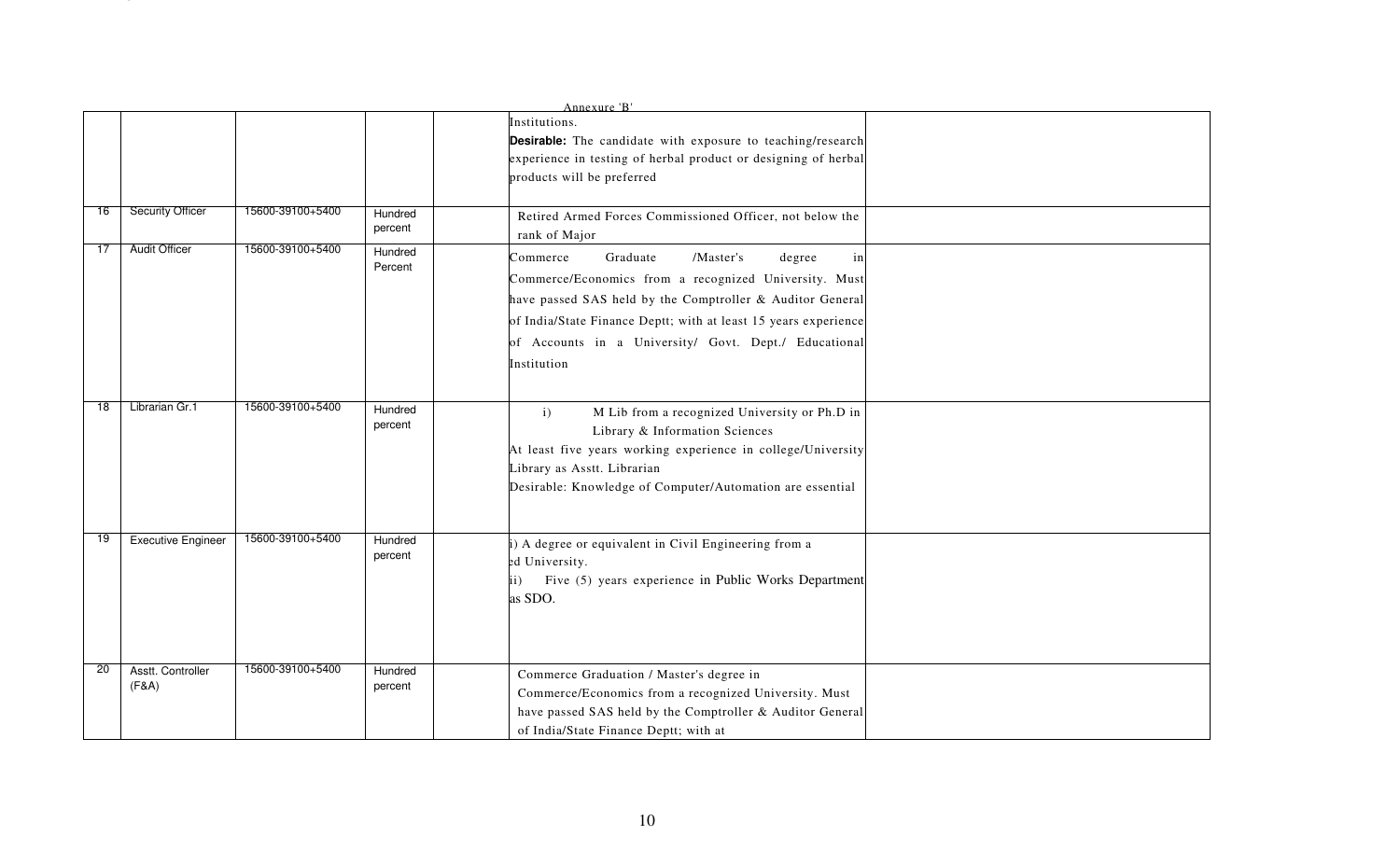|    |                          |                  |         |         | Annexure 'B'<br>least 15 years experience of Accounts in a University/ |                                                           |
|----|--------------------------|------------------|---------|---------|------------------------------------------------------------------------|-----------------------------------------------------------|
|    |                          |                  |         |         | Govt. Dept./ Educational Institution                                   |                                                           |
|    |                          |                  |         |         |                                                                        |                                                           |
|    |                          |                  |         |         |                                                                        |                                                           |
| 21 | Incharge Central         | 15600-39100+5400 | Hundred |         | MBBS Degree form a institution recognized by the<br>1.                 |                                                           |
|    | Registration             |                  | Percent |         | Medical Council of India                                               |                                                           |
|    | Deptt                    |                  |         |         | One year course for Medical Record Officer from<br>2.                  |                                                           |
|    |                          |                  |         |         | recognized Institutional.                                              |                                                           |
| 22 | <b>Medical Record</b>    | 15600-39100+5400 | Hundred |         | Bachelor's Degree preferable of Science from<br>1.                     |                                                           |
|    | Officer                  |                  | percent |         | recognized University or Equivalent                                    |                                                           |
|    |                          |                  |         |         | Should have undergone one year course for Medical<br>2.                |                                                           |
|    |                          |                  |         |         | Record Officer from recognized Institutional; and                      |                                                           |
|    |                          |                  |         |         | Not less than 2 years of experience in organizing and<br>3.            |                                                           |
|    |                          |                  |         |         | maintenance of Medical Record in a nominated/medical                   |                                                           |
|    |                          |                  |         |         | Institution of Science.                                                |                                                           |
| 23 | <b>Deputy Nursing</b>    | 15600-39100+5400 |         | Hundred |                                                                        | On the basis of Seniority-cum-Merit from amongst the      |
|    | supdt.                   |                  |         | percent |                                                                        | Assistant Nursing Supdt. Five (5) Years Experience as     |
|    |                          |                  |         |         |                                                                        | Assistant Nursing Supdt having B.Sc.(N) or Post Basic(N)  |
|    |                          |                  |         |         |                                                                        | Degree in Nursing.                                        |
| 24 | <b>Assistant Nursing</b> | 15600-39100+5400 |         | Hundred |                                                                        | On the basis of Seniority-cum-Merit from amongst the      |
|    | Supdt.                   |                  |         | percent |                                                                        | Nursing Sister who have B.Sc.(N) or Post Basic(N) Degree  |
|    |                          |                  |         |         |                                                                        | in Nursing an experience of working as such for a minimum |
|    |                          |                  |         |         |                                                                        | period of five years.                                     |
| 25 | Legal                    | 10300-34800+5000 | Hundred |         | I) Master Degree in Law from a recognized University.                  |                                                           |
|    | Advisor/Law Officer      |                  | percent |         |                                                                        |                                                           |
|    |                          |                  |         |         | ii) Eight years experience as Advocate in Punjab & Haryana High        |                                                           |
|    |                          |                  |         |         | court                                                                  |                                                           |
|    |                          |                  |         |         |                                                                        |                                                           |
|    |                          |                  |         |         | iii) should be registered with Bar council of Punjab & Haryana High    |                                                           |
|    |                          |                  |         |         | Court.                                                                 |                                                           |
|    |                          |                  |         |         |                                                                        |                                                           |
| 26 | <b>Public Relation</b>   | 10300-34800+5000 | Hundred |         |                                                                        |                                                           |
|    | Officer                  |                  | percent |         | a) Master degree in Journalism and Mass Communication                  |                                                           |
|    |                          |                  |         |         | from recognized University with 55% marks.                             |                                                           |
|    |                          |                  |         |         |                                                                        |                                                           |
|    |                          |                  |         |         |                                                                        |                                                           |
|    |                          |                  |         |         |                                                                        |                                                           |
|    |                          |                  |         |         |                                                                        |                                                           |
|    |                          |                  |         |         | 11                                                                     |                                                           |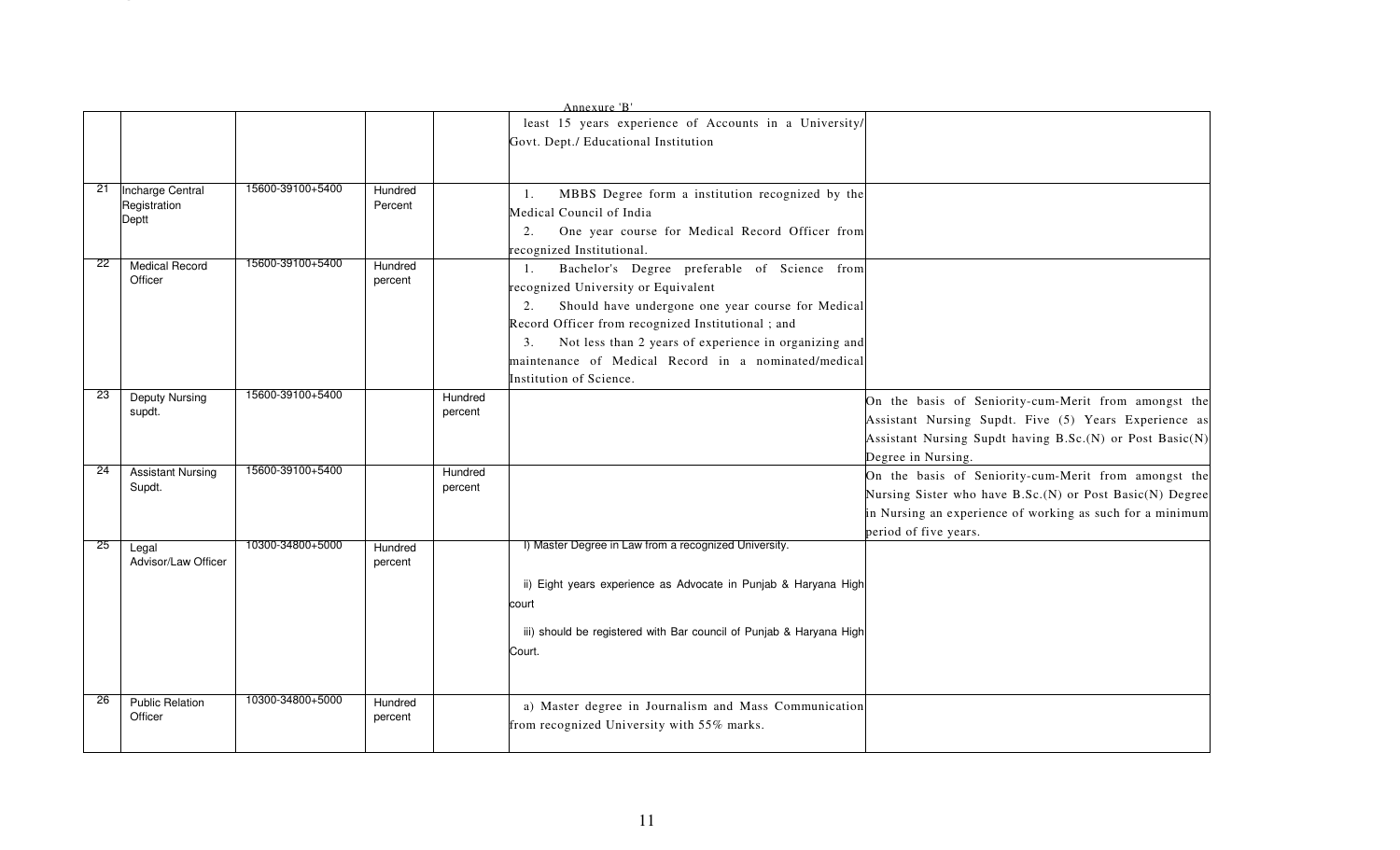|                          |                      |                  |                    | Annexure 'B'<br>b) At least five (5) years relevant experience in the field of<br>Govt/Autonomous body.                                                                                                                                                                       |  |
|--------------------------|----------------------|------------------|--------------------|-------------------------------------------------------------------------------------------------------------------------------------------------------------------------------------------------------------------------------------------------------------------------------|--|
| 27<br>(Blood Bank)       | Technical Supervisor | 10300-34800+5000 | Hundred<br>percent | 10+2 with Science, B.Sc (MLT), M.Sc(MLT) from a<br>recognized University/Institution. One year experience in<br>Blood Component preparation at Blood Bank of<br>recognized teaching Institute.<br>Preference will be given to the candidate having three years<br>experience. |  |
| 28<br>Research<br>(UCER) | Assistant            | 10300-34800+5000 | Hundred<br>percent | B.Sc.(Medical) & M.Sc Life Science from recognized<br>University/Institution with minimum two years of<br>research experience in handling sophisticated<br>instruments.<br>Desirable : candidate with Ph.D                                                                    |  |
| 29<br>Radiology          | (Supervisor)         | 10300-34800+5000 | Hundred<br>percent | 10+2 with science from a recognized Board.<br>B.Sc.(Radiology) from a recognized University/Institution.<br>Ten years experience in MRI applications.<br>Desirable: RSO                                                                                                       |  |
|                          |                      |                  |                    | 12                                                                                                                                                                                                                                                                            |  |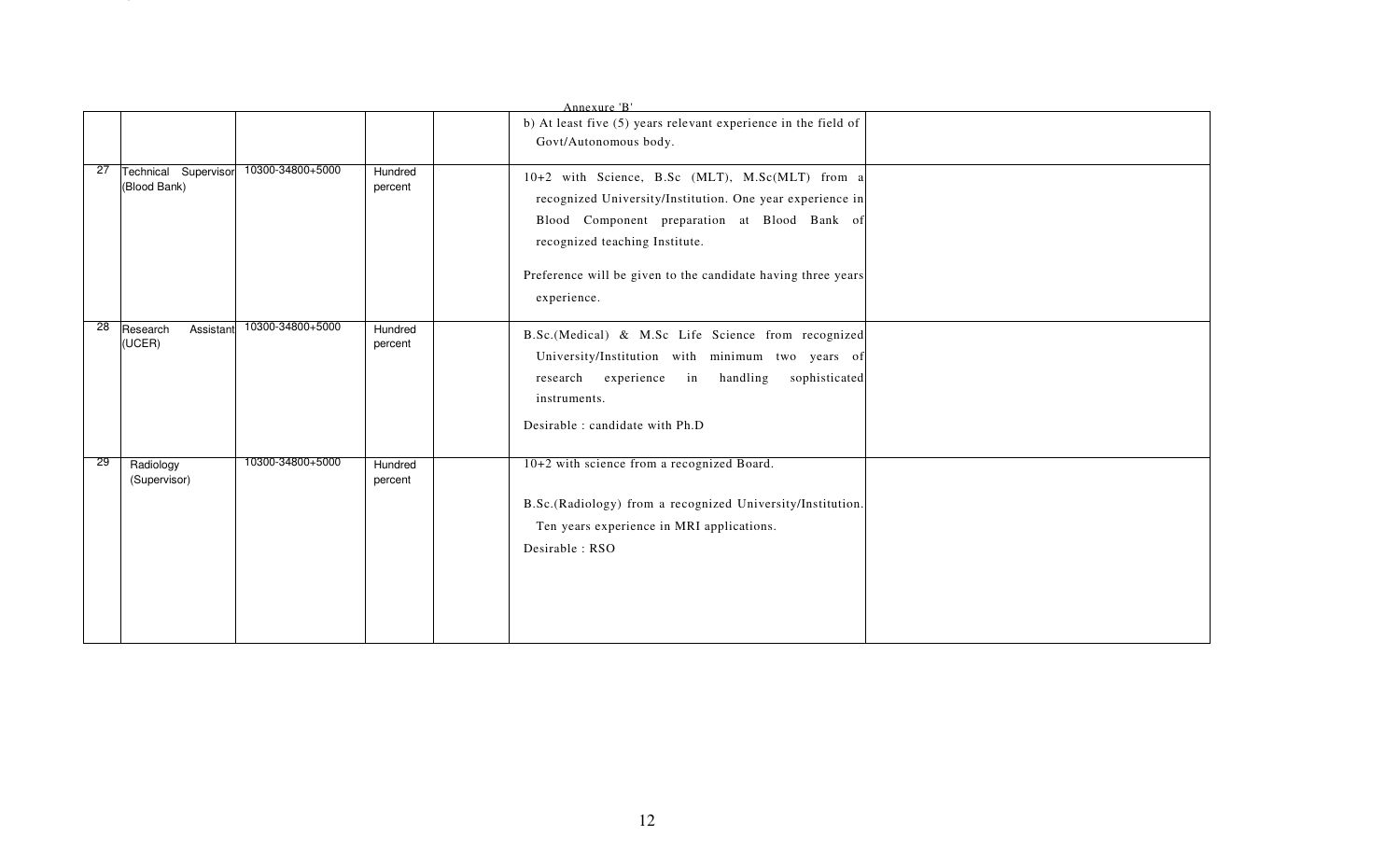### Annexure 'B'Annexure 'B

| S.No.           | <b>Designation of</b><br>the Post |                         | by                    | Percentage for appointment   |                                                                                                                                                                                                                                                                                     | Method of appointment, Qualifications and Experience for appointment by                                                                                                                                                                                                                                                                                                                                                                                                                                                                        |
|-----------------|-----------------------------------|-------------------------|-----------------------|------------------------------|-------------------------------------------------------------------------------------------------------------------------------------------------------------------------------------------------------------------------------------------------------------------------------------|------------------------------------------------------------------------------------------------------------------------------------------------------------------------------------------------------------------------------------------------------------------------------------------------------------------------------------------------------------------------------------------------------------------------------------------------------------------------------------------------------------------------------------------------|
|                 |                                   |                         | <b>Direct</b>         | <b>Promotion</b>             | <b>Direct Appointment</b>                                                                                                                                                                                                                                                           | <b>Promotion</b>                                                                                                                                                                                                                                                                                                                                                                                                                                                                                                                               |
|                 |                                   |                         | <b>Appointment</b>    |                              |                                                                                                                                                                                                                                                                                     |                                                                                                                                                                                                                                                                                                                                                                                                                                                                                                                                                |
| 30              | Principal                         | 37400-67000<br>10000    |                       | Hundred<br>Percent           |                                                                                                                                                                                                                                                                                     | From amongst the panel of senior most professors with<br>experience of atleast 5 years as Professor                                                                                                                                                                                                                                                                                                                                                                                                                                            |
| $\overline{31}$ | Medical<br>Superintendent         | 37400-67000<br>$+10000$ |                       | Hundred<br>Percent           | $\overline{a}$                                                                                                                                                                                                                                                                      | From amongst the panel of senior most professors with<br>experience of atleast 5 years as Professor                                                                                                                                                                                                                                                                                                                                                                                                                                            |
| 32              | Deputy Medical<br>Superintendent  | 37400-67000<br>$+8900$  |                       | Hundred<br>Percent           |                                                                                                                                                                                                                                                                                     | These posts shall be filled through a panel of 10 Associate<br>Professor on the basis of their administrative skills. Atleast<br>three years should be as Associate Professor in a department.<br>This is a tenure post of 3 years. Faculty with administrative<br>experience/ qualifications shall be preferred.                                                                                                                                                                                                                              |
| 33              | Professor                         | 37400-67000<br>10000    | $+$ Twenty<br>percent | Five Seventy Five<br>percent | Graduate<br>recognised<br>Post<br>teaching<br>experience<br>completion of postgraduation).<br>Research Publications indexed<br>in Pub Med, Excerpta Medica or<br>Embased Medicas or Index<br>Medicus or Index Copernicus or<br>Scopus or Medline Journals two<br>accepted/published | As Reader/ Associate Professor As Associate Professor in the subject for three years in working<br>in the subject for three years in a at Guru Gobind Singh Medical College, Faridkot.<br>Medical College in concerned Publications: Minimum of four Research Publications indexed<br>speciality. (minimum 10 years in Pub Med, Excepta Medica or Embased Medicas or Index<br>after Medicus or Index Copernicus or Scopus or Medline Journals<br>two accepted/ published during<br>Publications: Minimum of four period as Associate Professor |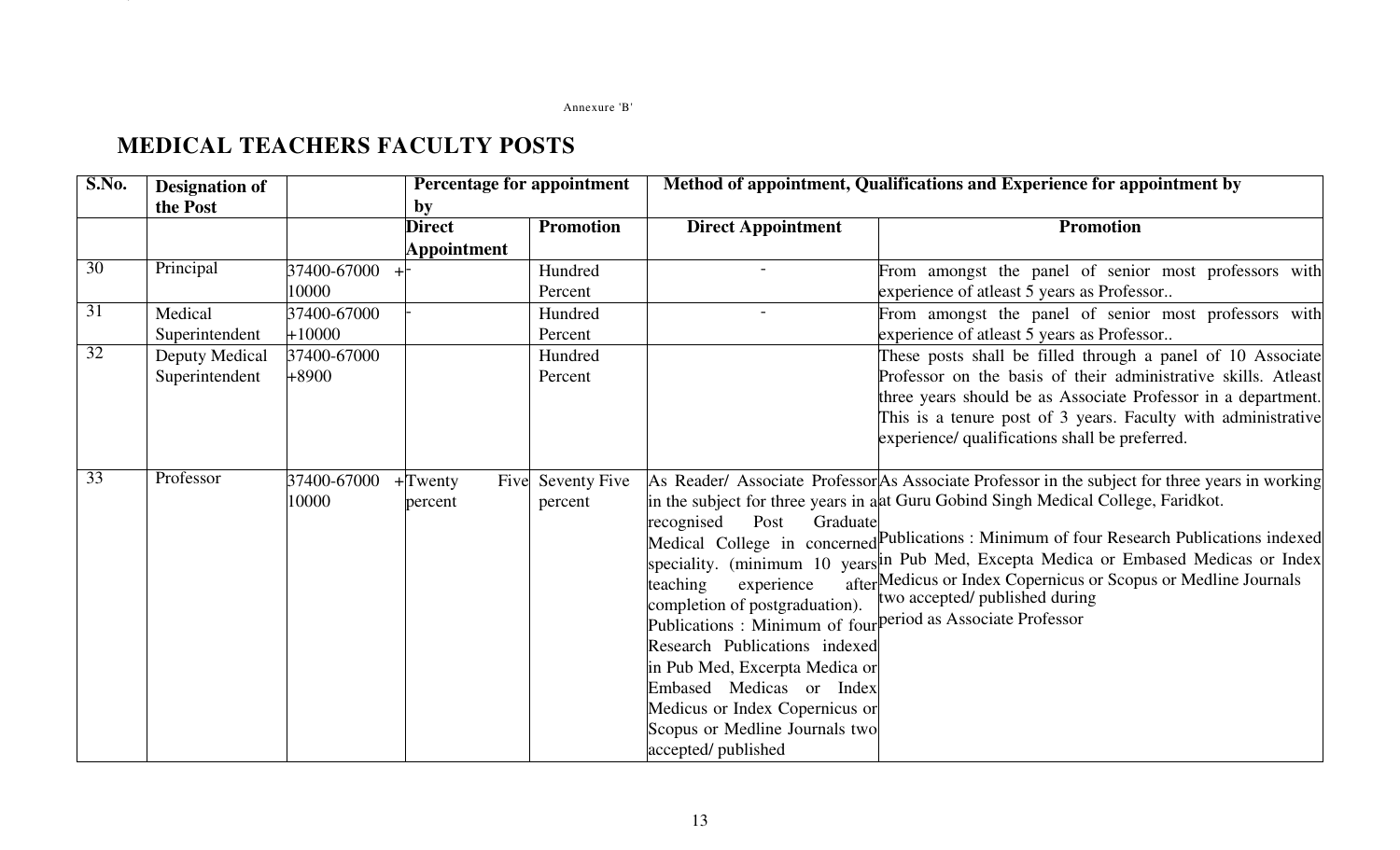| S.No. | <b>Designation</b><br>the Post | of                  | Percentage for appointment by |                                |                                                                                                                                                                                                                                                                                                                                                  | Method of appointment, Qualifications and Experience for appointment by                                                                                                                                                                                                                                                                                                                                                                                                                                                    |
|-------|--------------------------------|---------------------|-------------------------------|--------------------------------|--------------------------------------------------------------------------------------------------------------------------------------------------------------------------------------------------------------------------------------------------------------------------------------------------------------------------------------------------|----------------------------------------------------------------------------------------------------------------------------------------------------------------------------------------------------------------------------------------------------------------------------------------------------------------------------------------------------------------------------------------------------------------------------------------------------------------------------------------------------------------------------|
|       |                                |                     | <b>Direct</b><br>Appointment  | <b>Promotion</b>               | <b>Direct Appointment</b>                                                                                                                                                                                                                                                                                                                        | <b>Promotion</b>                                                                                                                                                                                                                                                                                                                                                                                                                                                                                                           |
|       |                                |                     |                               |                                | during period as Associate<br>Professor                                                                                                                                                                                                                                                                                                          |                                                                                                                                                                                                                                                                                                                                                                                                                                                                                                                            |
| 34    | Associate<br>Professor         | 37400-67000<br>8900 | <b>Twenty Five</b><br>percent | <b>Seventy Five</b><br>percent | Graduate<br>Post<br>recognised<br>teaching<br>experience<br>Publications: Minimum of two Professor<br>Research Publications indexed<br>in Pub Med, Excepta Medica or<br>Embased<br>Medicas or Index<br>Medicus or Index Copernicus or<br>Scopus or Medline Journals<br>journals, accepted/ published<br>during period as Assistant<br>Professor. | As Assistant Professor in the As Assistant Professor in the subject for four years in working<br>subject for four years in a at Guru Gobind Singh Medical College, Faridkot.<br>Medical College in concerned Publications: Minimum of two Research Publications indexed<br>specialty. (minimum 7 years in Pub Med, Excepta Medica or Embased Medicas or Index<br>after Medicus or Index Copernicus or Scopus or Medline Journals<br>completion of postgraduation) journals, accepted/ published during period as Assistant |
| 35    | Assistant<br>Professor         | 37400-67000<br>8600 | Hundred<br>percent            |                                | Three years teaching experience<br>in the subject in a recognized<br>Post Graduate Medical College<br>as Senior Resident/ Registrar/<br>Lecturer/ Demonstrator/ Tutor<br>or equivalent or higher teaching<br>faculty<br>posts<br>after<br>postgraduation in the concerned<br>speciality.                                                         |                                                                                                                                                                                                                                                                                                                                                                                                                                                                                                                            |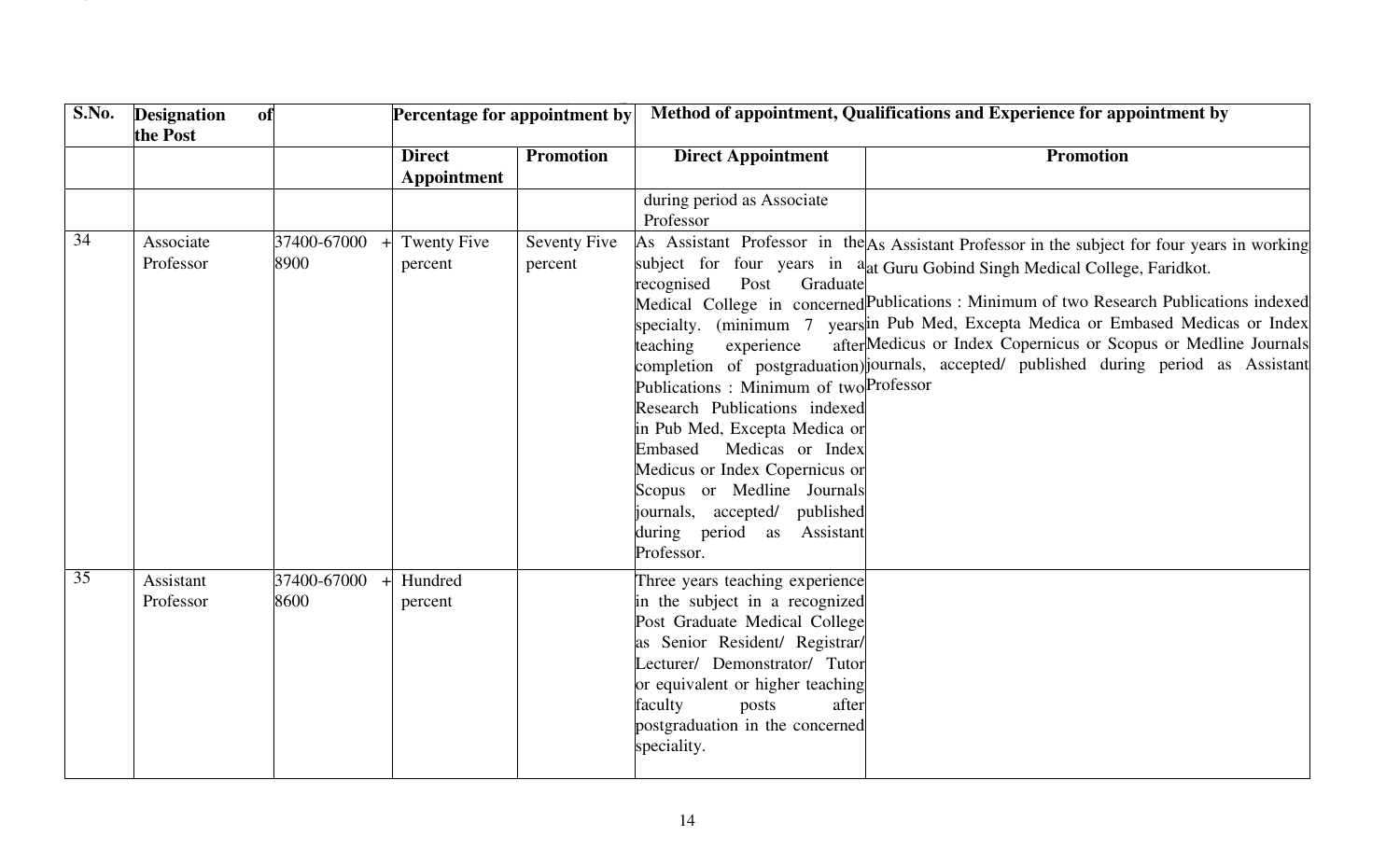# SUDED SDECIAL ITV EACHLITY<br>Annexure 'B

| <b>Direct</b><br><b>Promotion</b><br><b>Direct Appointment</b><br><b>Promotion</b><br>Appointment<br>$25\%$<br>$75\%$<br>Professor<br>36<br>37400- 67000+<br>Reader/ Associate Professor in the Reader/ Associate in the subject for three years at Guru Gobind<br>10000<br>concerned subject for three years in Singh Medical College, Faridkot.<br>a recognized Post Graduate Medical $M$ inimum of four Research Publications indexed in Pub Med,<br>$(\text{minimum} \quad 7)$<br>College.<br>years Excepta Medica or Embased Medicas or Index Medicus or Index<br>teaching<br>experience<br>after Copernicus or Scopus or Medline Journals, two accepted/<br>completion of super specialization) published during period as Associate Professor.<br>of four<br>Minimum<br>Research<br>Publications indexed in Pub Med,<br>Excepta Medica or Embased<br>Medicas or Index Medicus or Index<br>Copernicus or Scopus or Medline<br>Journals journals, two accepted/ | Method of appointment, Qualifications and Experience for appointment by |                                     | Percentage for appointment<br>by | S.No. Designation of the<br>Post |  |
|----------------------------------------------------------------------------------------------------------------------------------------------------------------------------------------------------------------------------------------------------------------------------------------------------------------------------------------------------------------------------------------------------------------------------------------------------------------------------------------------------------------------------------------------------------------------------------------------------------------------------------------------------------------------------------------------------------------------------------------------------------------------------------------------------------------------------------------------------------------------------------------------------------------------------------------------------------------------|-------------------------------------------------------------------------|-------------------------------------|----------------------------------|----------------------------------|--|
|                                                                                                                                                                                                                                                                                                                                                                                                                                                                                                                                                                                                                                                                                                                                                                                                                                                                                                                                                                      |                                                                         |                                     |                                  |                                  |  |
| Associate Professor.                                                                                                                                                                                                                                                                                                                                                                                                                                                                                                                                                                                                                                                                                                                                                                                                                                                                                                                                                 |                                                                         | published<br>during<br>period<br>as |                                  |                                  |  |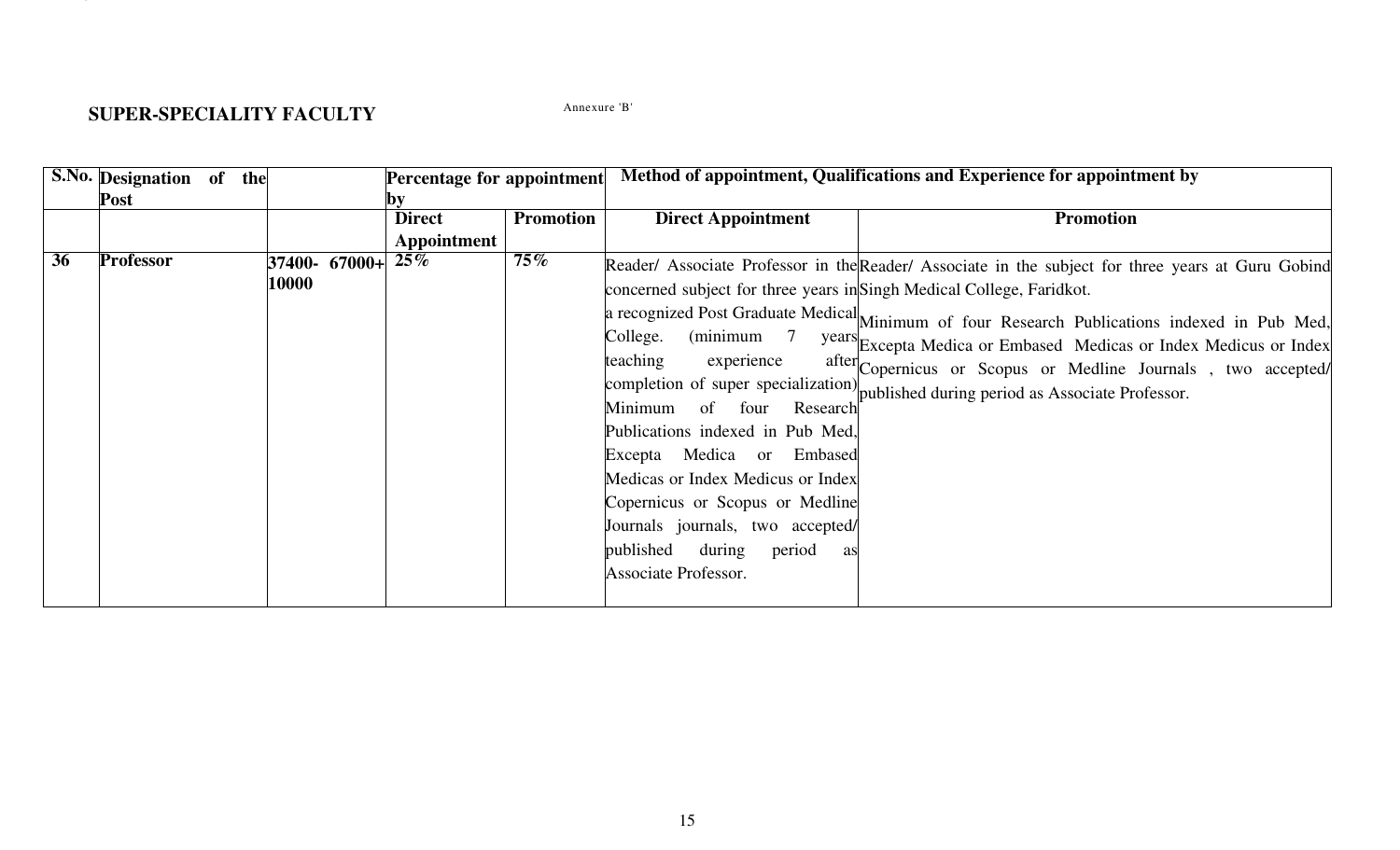| 37 | <b>Associate Professor</b>               | $37400 - 6700 +$<br>8900 | $25\%$  | $75\%$ | Assistant Professor in<br>the As Assistant Professor in the subject for four years at Guru Gobind<br>As<br>subject for four years in<br><sup>a</sup> Singh Medical College, Faridkot.<br>recognised Post Graduate Medical<br>Publications: Minimum of two Research Publications indexed in<br>College in concerned specialty.<br>Publications: Minimum of two Pub Med, Excepta Medica or Embased d Medicas or Index<br>Research Publications indexed in Medicus or Index Copernicus or Scopus or Medline Journals<br>Pub Med, Excepta Medica orijournals, accepted/published during period as Assistant Professor.<br>Medicas or Index<br>Embased<br>Medicus or Index Copernicus or<br>Medline<br>Journals<br>Scopus<br><sub>or</sub><br>journals, accepted/ published during<br>period as Assistant Professor.                                                                                                           |
|----|------------------------------------------|--------------------------|---------|--------|---------------------------------------------------------------------------------------------------------------------------------------------------------------------------------------------------------------------------------------------------------------------------------------------------------------------------------------------------------------------------------------------------------------------------------------------------------------------------------------------------------------------------------------------------------------------------------------------------------------------------------------------------------------------------------------------------------------------------------------------------------------------------------------------------------------------------------------------------------------------------------------------------------------------------|
| 38 | <b>Assistant Professor</b>               | 37400-<br>67000+8600     | $100\%$ |        | After completion of super speciality<br>course in the concerned subject.                                                                                                                                                                                                                                                                                                                                                                                                                                                                                                                                                                                                                                                                                                                                                                                                                                                  |
|    |                                          |                          |         |        |                                                                                                                                                                                                                                                                                                                                                                                                                                                                                                                                                                                                                                                                                                                                                                                                                                                                                                                           |
|    | NOTE:<br>1)<br>Annexure 'B'.<br>2)<br>3) |                          |         |        | No person shall be recruited to the Service by direct appointment or by promotion unless he possesses the qualifications and teaching experience specified in<br>No person shall be recruited to the Service by direct appointment or by promotion unless he has 3 years teaching experience as senior resident/ lecturer/ tutor/<br>registrar after completion of 3 years of postgraduation. 3 years experience should be in the concerned department having postgraduate in that subject This 3<br>(three) years teaching experience shall be applicable to all appointments from Assistant Professors to Professors. The candidates who have done super-<br>speciality (DM/ MCH) in concerned speciality shall be directly eligible for post of Assistant Professor.<br>A candidate who has done DNB which fulfils the equivalence criteria of MCI for MD/MS/ DM/MCh shall be considered as meeting the postgraduation |

- 
- 
-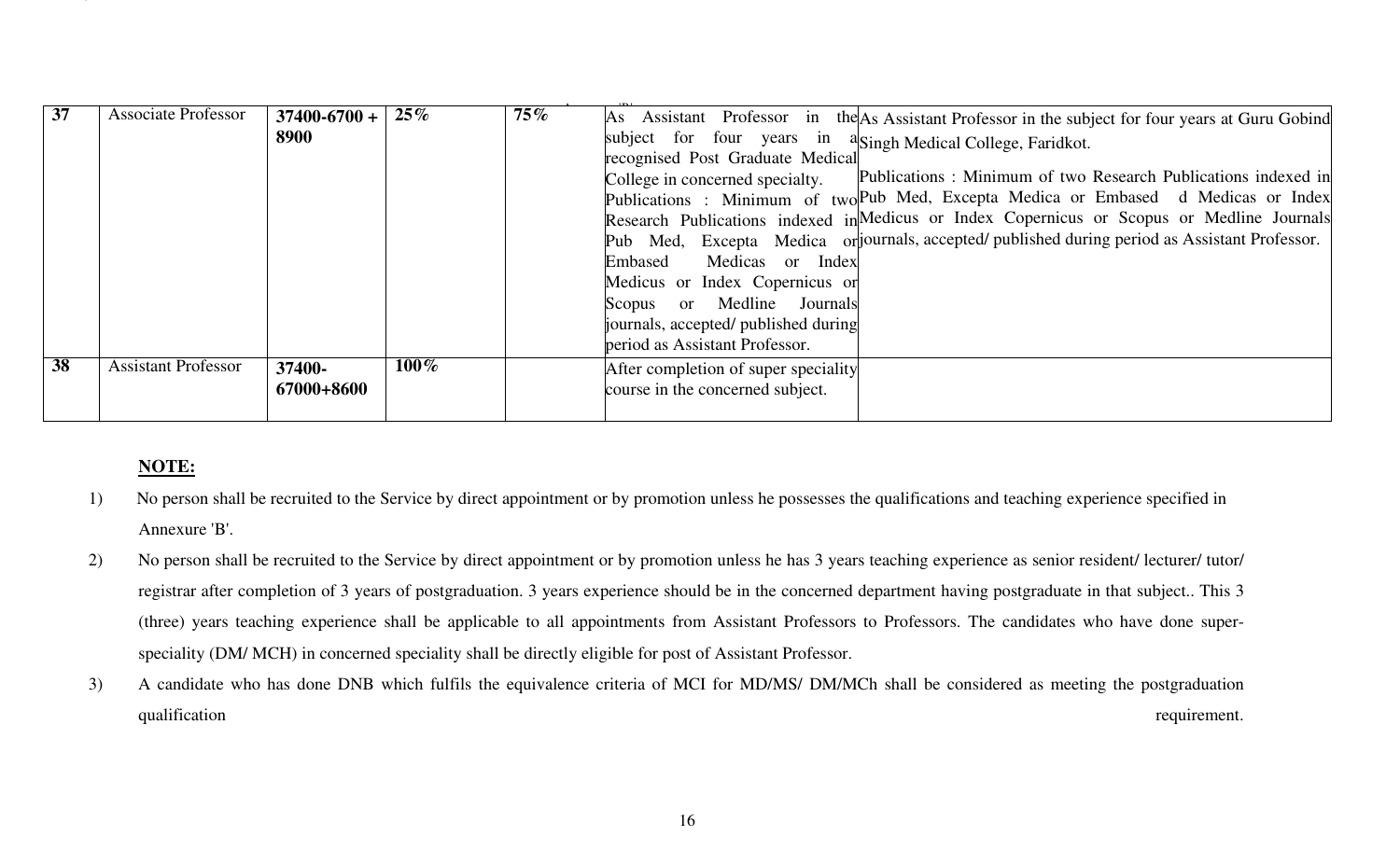- $A = \begin{bmatrix} 1 & 0 & 1 \\ 0 & -1 & 0 \\ 0 & 0 & 1 \end{bmatrix}$   $A$ npexure 'B'
- 
- 
- 
- 
- 
- 
- 
- 4) A nonoto of the Service securitorly bytom topoloment midi-line in the Media of the service of the service of the Service of the Service of the Service of the Service of the Service of the Service by direct application
-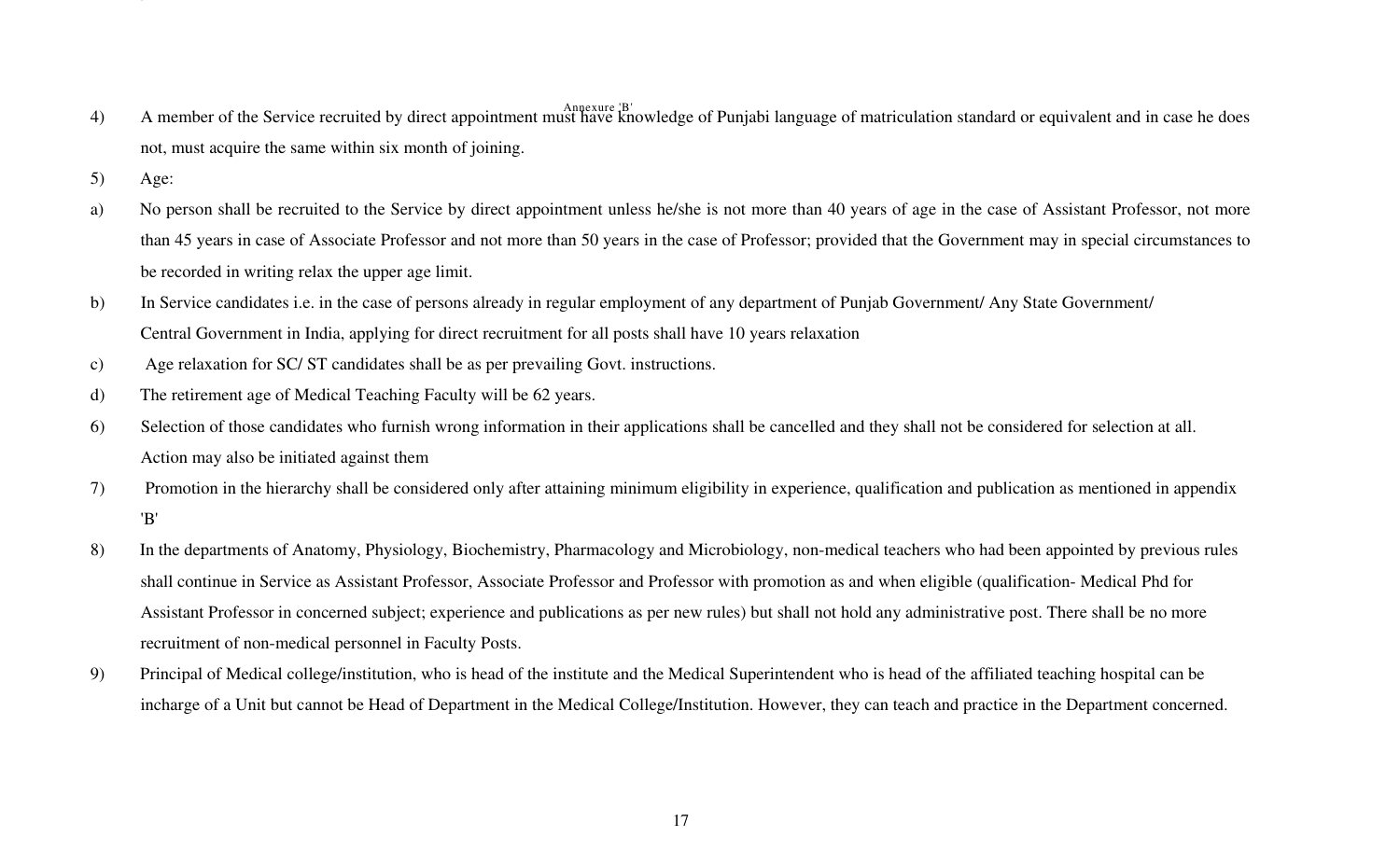$\mathbf{H}^{\text{A}}(\mathbf{C}^{\text{A}}) = \mathbf{1} \left( \mathbf{M}^{\text{A}} \mathbf{F}^{\text{B}} \right)$   $\mathbf{H}^{\text{B}}$   $\mathbf{H}^{\text{B}}$   $\mathbf{H}^{\text{B}}$ 

- 
- 
- Hot She (Principal Abdical superintendication that supervise the Verdical groof to state outlier whole hoster and the state of present reduces application to be state of the state of the state of the state of the state of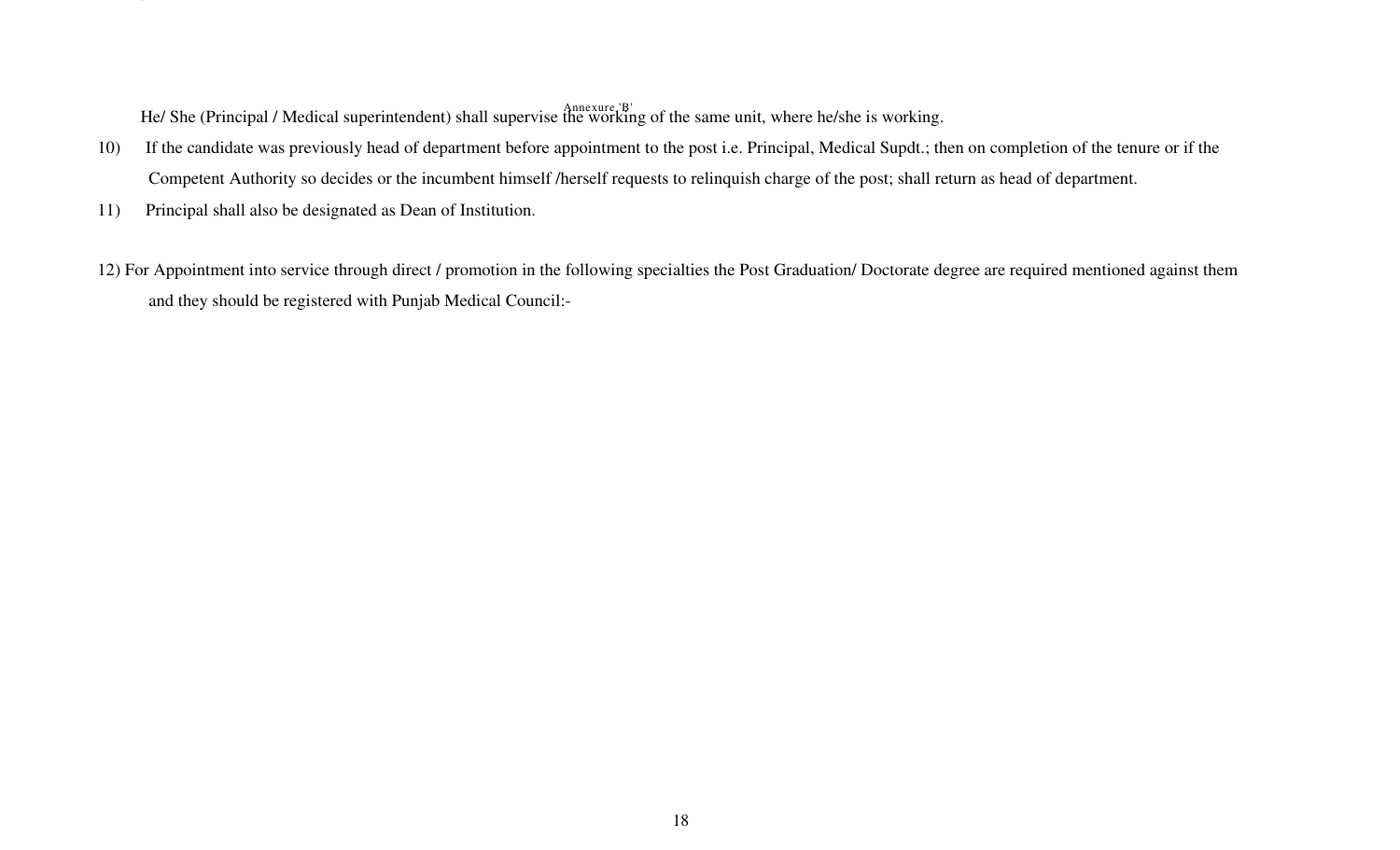| $S$ No.          | Name of the Specialty                | <b>Basic Qualification</b>                                                                                                                   |
|------------------|--------------------------------------|----------------------------------------------------------------------------------------------------------------------------------------------|
| 1.               | Anatomy                              | M.S. (Anatomy)/ M.D. (Anatomy)                                                                                                               |
| 2.               | Physiology                           | M.D. (Physiology)                                                                                                                            |
| 3.               | Biochemistry                         | M.D. (Biochemistry)                                                                                                                          |
| 4.               | Pathology/Clinical Pathology         | M.D.(Pathology)                                                                                                                              |
|                  | (Clinical Pathology shall be part of |                                                                                                                                              |
|                  | Pathology)                           |                                                                                                                                              |
| 5.               | Microbiology                         | M.D.(B acteriology)/ M.D. (Microbiology)                                                                                                     |
| 6.               | Pharmacology                         | M.D. (Pharmacology)                                                                                                                          |
| $\overline{7}$ . | <b>Forensic Medicine</b>             | M.D. (Forensic Medicine)                                                                                                                     |
| 8.               |                                      | Community Medicine including Public Health M.D. (Social & Preventive Medicine)/ MD (Community Medicine)/ MD (Preventive and Social Medicine) |
|                  |                                      |                                                                                                                                              |
| 9.               | <b>General Medicine</b>              | M.D.(Medicine) M.D.(General Medicine)                                                                                                        |
| 10.              | <b>General Surgery</b>               | M.S. (Surgery)/ M.S. (General Surgery)                                                                                                       |
| 11.              | Obstetrics and Gynaecology           | M.D. (Obst. & Gynae.)/ M.S. (Obst. & Gynae.)                                                                                                 |
| 12.              | Pediatrics                           | M.D. (Paediatric s)                                                                                                                          |
| 13.              | Tuberculosis<br>Respiratory<br>and   | Medicine/M.D. (Tuberculosis)/ M.D. (TB & Respiratory Diseases)/ MD (Pulmonary Medicine)/ M.D. (TB & Chest                                    |
|                  | <b>Pulmonary Medicine</b>            | Diseases)                                                                                                                                    |
|                  |                                      |                                                                                                                                              |
|                  |                                      |                                                                                                                                              |
|                  |                                      |                                                                                                                                              |
|                  |                                      |                                                                                                                                              |
|                  |                                      |                                                                                                                                              |
|                  |                                      |                                                                                                                                              |
|                  |                                      |                                                                                                                                              |
|                  |                                      |                                                                                                                                              |
|                  |                                      |                                                                                                                                              |
|                  |                                      |                                                                                                                                              |
|                  |                                      |                                                                                                                                              |
|                  |                                      |                                                                                                                                              |
|                  |                                      |                                                                                                                                              |
|                  |                                      |                                                                                                                                              |
|                  |                                      |                                                                                                                                              |
|                  |                                      | 19                                                                                                                                           |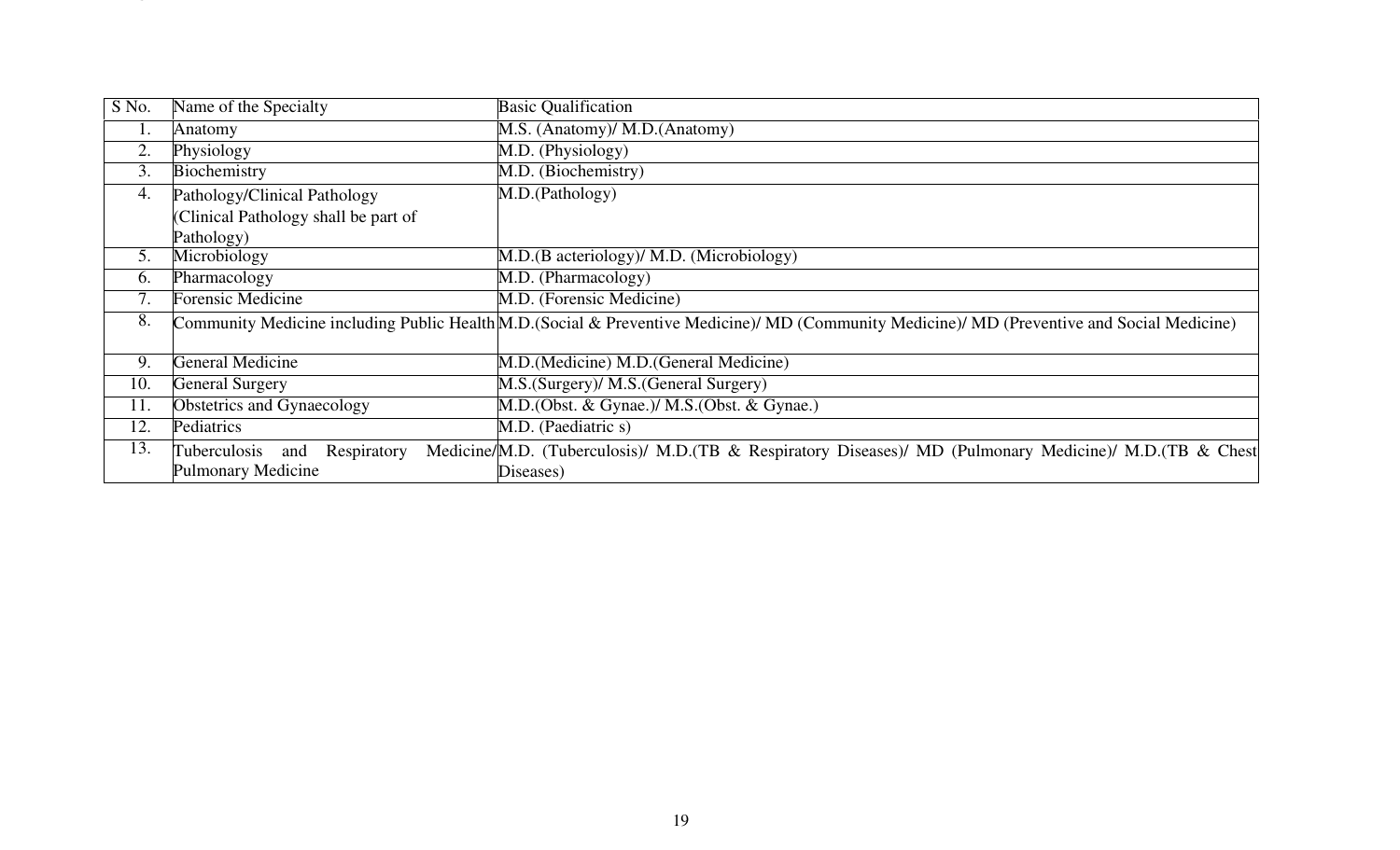| 14. | Psychiatry                           | M.D.(Psychiatry)                                                                                                                                                                                                                                                                                                                          |
|-----|--------------------------------------|-------------------------------------------------------------------------------------------------------------------------------------------------------------------------------------------------------------------------------------------------------------------------------------------------------------------------------------------|
| 15. | Dermatology, Venereology and Leprosy | M.D.(Dermatology & Venereology) M.D.(Dermatology) M.D.(Dermatology, Venereology & Leprosy)                                                                                                                                                                                                                                                |
| 16. | Orthopaedics                         | M.S. (Orthopaedics)                                                                                                                                                                                                                                                                                                                       |
| 17. | Anaesthesiology including ICU        | M.D. (Anaesthesiology)/ M.S. (Anaesthesiology)                                                                                                                                                                                                                                                                                            |
| 18. | Radio-diagnosis                      | M.D.(Radio-Diagnosis)/ M.D.(Radiology) / M.S. (Radiology)                                                                                                                                                                                                                                                                                 |
| 19. | Radiotherapy                         | M.D. (Radiotherapy)                                                                                                                                                                                                                                                                                                                       |
| 20. | Oto-Rhino-Laryngology                | M.S. (Oto-Rhino Laryngology) / MS (ENT)                                                                                                                                                                                                                                                                                                   |
| 21. | Ophthalmology                        | M.S. (Ophthalmology)/ M.D. (Ophthalmology)                                                                                                                                                                                                                                                                                                |
| 22. | <b>Nuclear Medicine</b>              | M.D. (Nuclear Medicine) / M.D. (Radio-Therapy) with two years experience in Nuclear Medicine in a<br>recognised centre/ M.D.(Medicine) with DRM or DNM/M.D. (Radio- Diagnosis) with two years experience<br>in Nuclear Medicine in a advanced teaching centre.                                                                            |
| 23. | Physical Medicine and Rehabilitation | M.D.(P.M.R)/M.D.(Medicine) with Diploma in PMR/ M.S.(General Surgery)/ M.S.(Orthopaedics) with two<br>years special training in the Speciality of Physical Medicine and Rehabilitation (Rehabilitation Medicine) or<br>$\beta$ (three) years of equivalent training approved in the subject in any approved institution in India.         |
| 24  | Medicine)                            | Immuno Haematology and Blood Transfusion D.M. (Immunology) or M.D. (Immuno-haematology & Blood Transfusion/ M.D. (Pathology)/ M.D.<br>(Department shall be called Transfusion (Bacteriology)/ M.D. (Microbiology) with 3 (three) years teaching experience or special training in the Deptt.<br>of Immuno-Haematology & Blood Transfusion |
|     |                                      |                                                                                                                                                                                                                                                                                                                                           |
|     |                                      |                                                                                                                                                                                                                                                                                                                                           |
|     |                                      | 20                                                                                                                                                                                                                                                                                                                                        |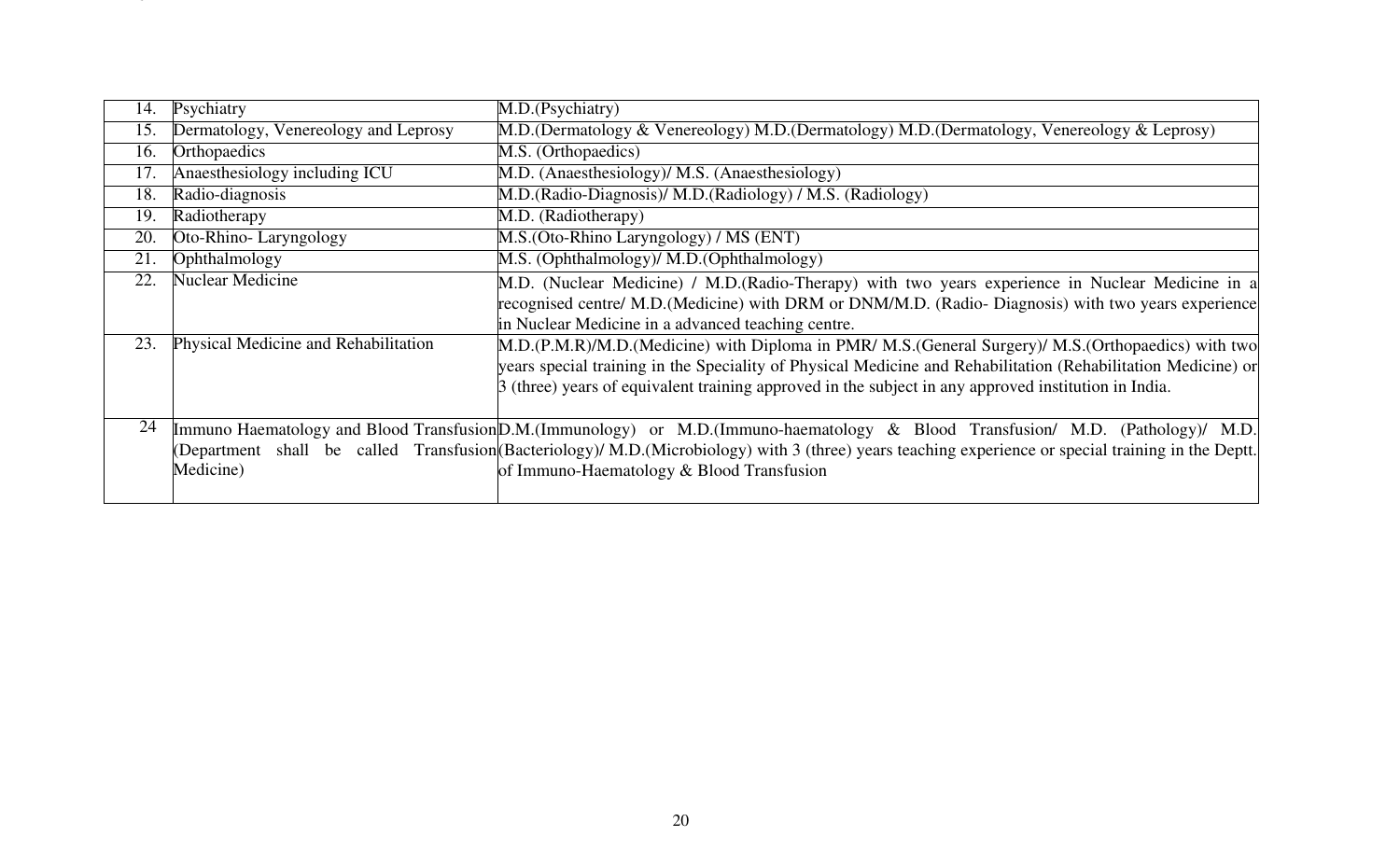|     | Senior Resident | <b>Hundred Percent</b> |              | recognized<br>$\mathsf a$<br>post |
|-----|-----------------|------------------------|--------------|-----------------------------------|
| 39. | (Speciality)    |                        | Annexure 'B' | graduate                          |
|     |                 |                        |              | degree from a statutory           |
|     |                 |                        |              | university with 3 years           |
|     |                 |                        |              | experience of residency           |
|     |                 |                        |              | the<br>in<br>concerned            |
|     |                 |                        |              | specialty or                      |
|     |                 |                        |              | ii) a recognized                  |
|     |                 |                        |              | postgraduate<br>diploma           |
|     |                 |                        |              | from<br>$\mathsf{a}$<br>statutory |
|     |                 |                        |              | university<br>the<br>in           |
|     |                 |                        |              | concerned<br>specialty            |
|     |                 |                        |              | with 2 years experience           |
|     |                 |                        |              | of residency in the               |
|     |                 |                        |              | concerned<br>specialty            |
|     |                 |                        |              | and 1 year residency              |
|     |                 |                        |              | in the<br>experience              |
|     |                 |                        |              | specialty<br>concerned            |
|     |                 |                        |              | obtained after acquiring          |
|     |                 |                        |              | the PG diploma or                 |
|     |                 |                        |              |                                   |
|     |                 |                        |              | A graduate doctor with            |
|     |                 |                        |              | <b>MBBS</b><br>recognized         |
|     |                 |                        |              | degree and registered             |
|     |                 |                        |              | in IMR who has got 3              |
|     |                 |                        |              | (three)<br>years                  |
|     |                 |                        |              | experience<br>as<br>$\mathsf a$   |
|     |                 |                        |              | resident                          |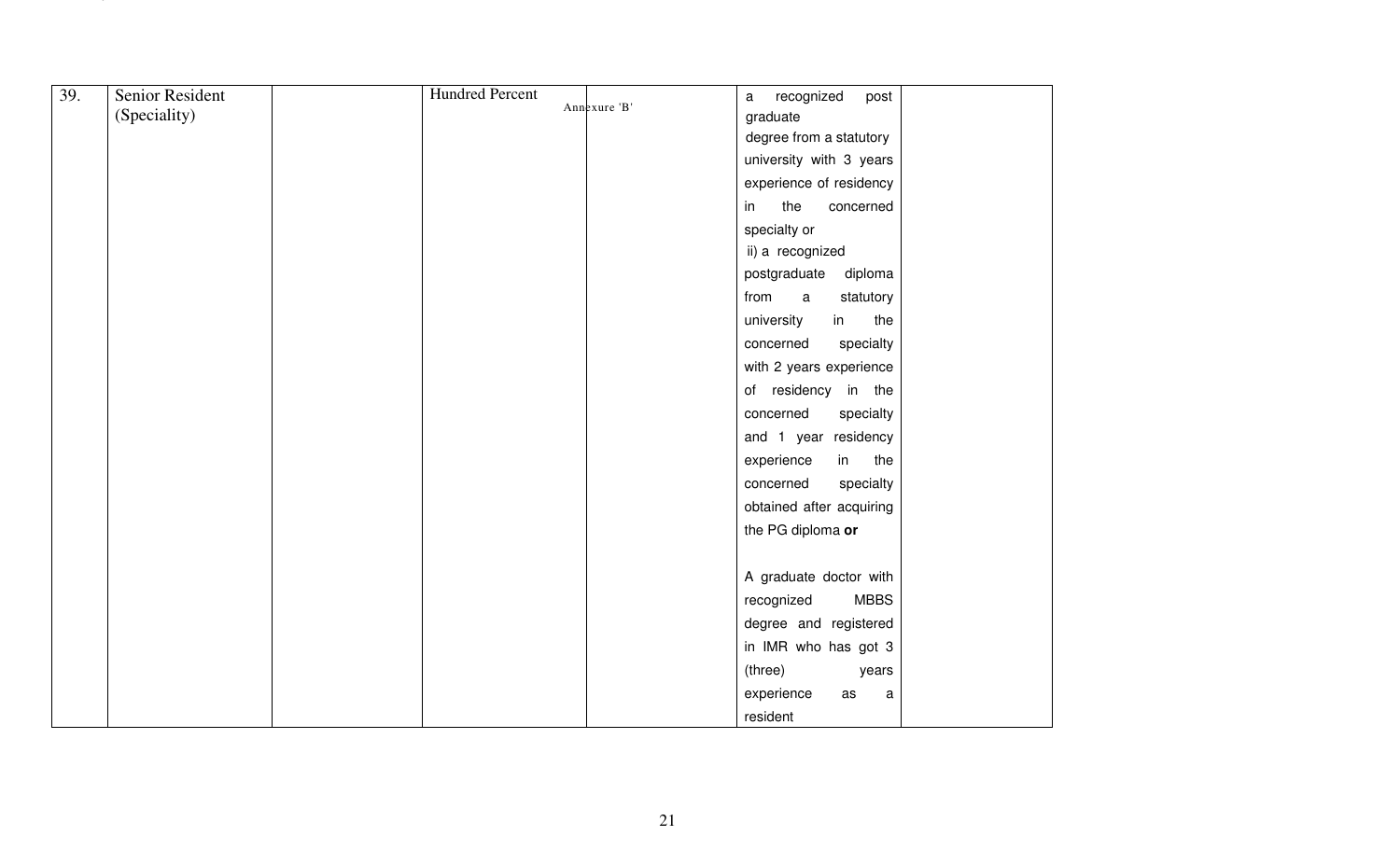|    |                                           |                        | Annexure 'B' |        |                                                             |  |
|----|-------------------------------------------|------------------------|--------------|--------|-------------------------------------------------------------|--|
|    |                                           |                        |              |        |                                                             |  |
|    |                                           |                        |              |        |                                                             |  |
|    |                                           |                        |              |        |                                                             |  |
|    |                                           |                        |              |        | doctor in the concerned<br>speciality.                      |  |
| 40 | Junior<br>Resident<br>(Speciality)        | Hundred percent        |              |        | MBBS course from a<br>recognized<br>medical<br>institution. |  |
| 41 | Senior Resident<br>(Super-<br>speciality) | $100\%$                |              |        | MD/ MS in the the<br>allied speciality.                     |  |
| 42 | Junior Resident<br>(Super-<br>speciality) | <b>Hundred percent</b> |              |        | MBBS course from a<br>recognized medical<br>institution.    |  |
|    |                                           |                        |              |        |                                                             |  |
|    |                                           |                        |              |        |                                                             |  |
|    |                                           |                        |              |        |                                                             |  |
|    |                                           |                        |              |        |                                                             |  |
|    |                                           |                        |              |        |                                                             |  |
|    |                                           |                        |              |        |                                                             |  |
|    |                                           |                        |              | $22\,$ |                                                             |  |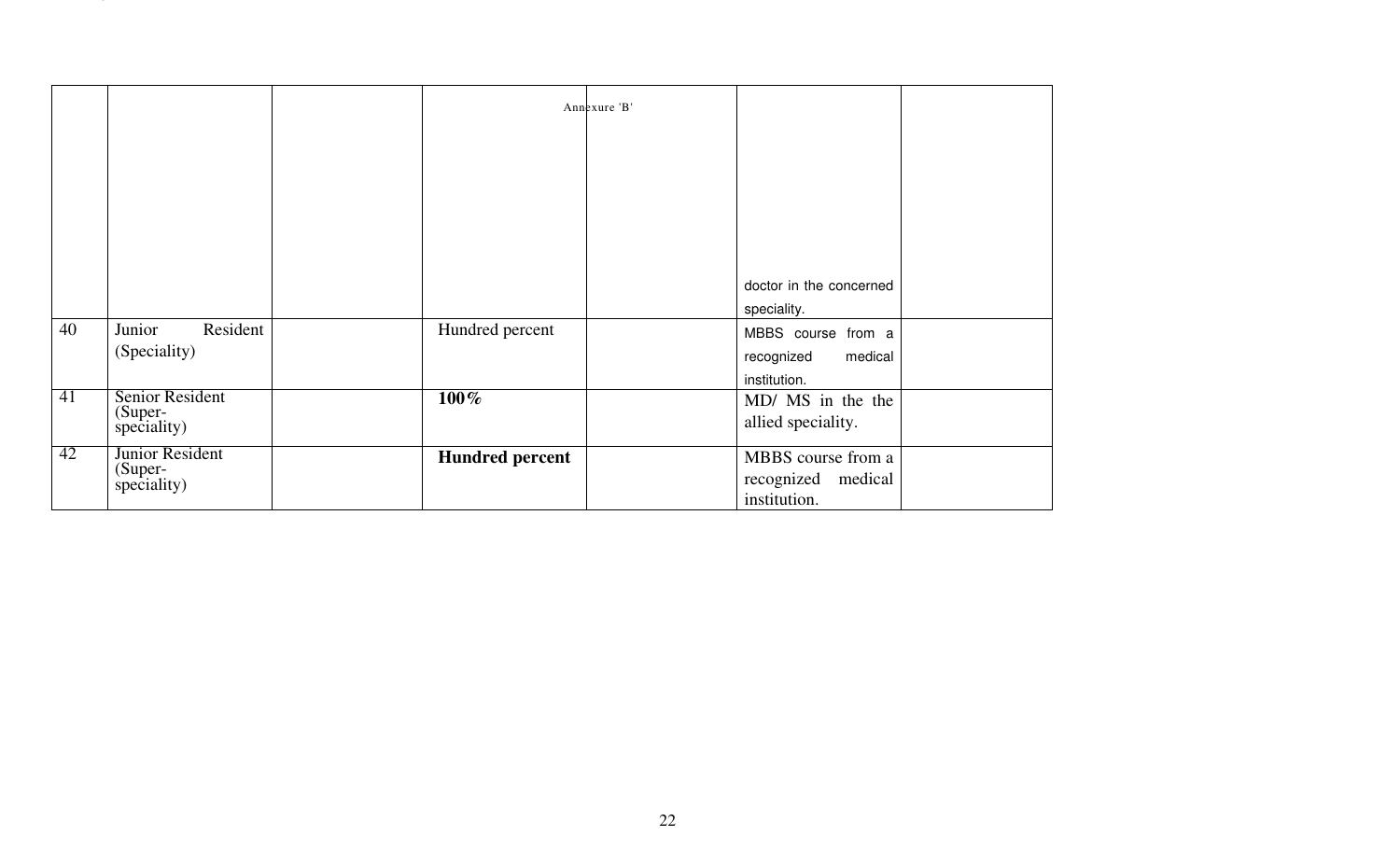### Teaching Posts for Constituen<br>Annexure 'B

|    |                                     |                  |                    | <u><b>Teaching Posts for Constituent Colleges/Hospitals (Medical)-</b></u>                                                                                                                                                           |  |
|----|-------------------------------------|------------------|--------------------|--------------------------------------------------------------------------------------------------------------------------------------------------------------------------------------------------------------------------------------|--|
|    |                                     |                  |                    | Annexure 'B'                                                                                                                                                                                                                         |  |
|    |                                     |                  |                    |                                                                                                                                                                                                                                      |  |
|    | Associate Prof.<br>(Audiology &SLP) | 15600-39100+6600 | Hundred<br>percent | Master of Audiology and Speech Language Pathology from<br>recognized University/Institution or its equivalent. Ph.D ( Speech<br>& Hearing) with five years of teaching/research/Clinical<br>Experience.<br>3 Publications essential. |  |
| 44 | Lecturer (Radiology)                | 15600-39100+5400 | Hundred<br>percent | M.Sc. in Medical Technology (Radio-diagnosis) or equivalent<br>with 55% marks alongwith two years teaching experience                                                                                                                |  |
| 45 | Lecturer (Clinical<br>Psychology)   | 15600-39100+5400 | Hundred<br>percent | M.A. (Psychology) with Ph.D in relevant subject.<br>Work experience five years minimum in the relevant field.                                                                                                                        |  |
| 46 | Junior Microbiologist               | 15600-39100+5400 | Hundred<br>percent | M.Sc. (Micro-biology) with minimum three years experience.                                                                                                                                                                           |  |
| 47 | <b>Bio-Chemist</b>                  | 15600-39100+5400 | Hundred<br>percent | M.Sc. (Bio-Chemistry) with minimum three years experience.                                                                                                                                                                           |  |
| 48 | <b>Dental Officer</b>               | 15600-39100+5400 | Hundred<br>percent | B.D.S Degree from an institution recognized by Dental Council of<br>India                                                                                                                                                            |  |
| 49 | Radiologist                         | 15600-39100+5400 | Hundred<br>percent | MBBS Degree and holding Post Graduate Degree in (M.D) Radio<br>Diagnosis form a institution recognized by the Medical Council of<br>India                                                                                            |  |
| 50 | <b>Casualty Medical</b><br>Officer  | 15600-39100+5400 | Hundred<br>percent | MBBS Degree form a institution recognized by the Medical Council<br>of India                                                                                                                                                         |  |
|    |                                     |                  |                    | 23                                                                                                                                                                                                                                   |  |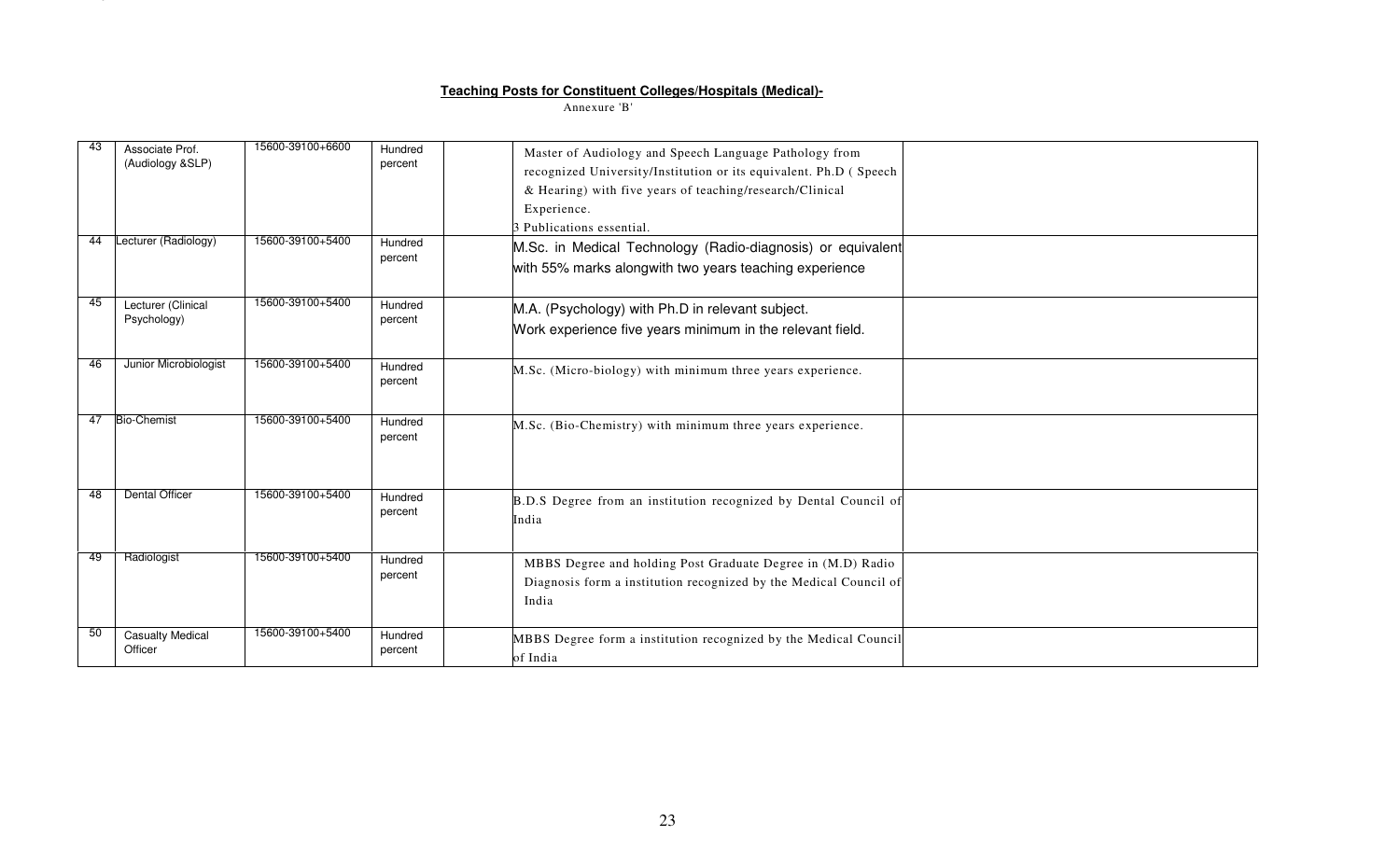| 51  | <b>Medical Officer</b>                  | 15600-39100+5400 | Hundred<br>percent | MBBS Degree form a institution recognized by the Medical<br>Council of India                                                                                          |
|-----|-----------------------------------------|------------------|--------------------|-----------------------------------------------------------------------------------------------------------------------------------------------------------------------|
| -52 | Epidemiologist-cum-<br>Lecturer         | 15600-39100+5400 | Hundred<br>percent | i) M.D (Community Medicine) from Medical College recognized<br>by Medical Council of India                                                                            |
|     |                                         |                  |                    | Three years teaching experience in the subject in recognized Medical<br>College as Resident/Registrar/Demonstrator/ Tutor as Post Graduate<br>student                 |
| -53 | Antenatal MO-cum-<br>Lect-Asstt.Prof    | 15600-39100+5400 | Hundred<br>percent | D/M.S (OBG) or an equivalent qualification as recognized by<br>Medical Council of India MBBS Degree from an institution<br>recognized by the Medical Council of India |
| 54  | MO Health-cum- Lect                     | 15600-39100+5400 | Hundred<br>percent | M.D (Community Medicine) from Medical College recognized by<br>Medical Council of India                                                                               |
| 55  | <b>Lady Medical Officer</b>             | 15600-39100+5400 | Hundred<br>percent | MBBS Degree form a institution recognized by the Medical<br>Council of India                                                                                          |
| 56  | Resident<br>Anaestheist/Anaeth<br>eiest | 15600-39100+5400 | Hundred<br>percent | M.D (Anesthesia) /Diploma in Anesthesia from Medical College<br>recognized by Medical Council of India                                                                |
| 57  | Resident<br>Pathologist/Patholog ist    | 15600-39100+5400 | Hundred<br>percent | M.D (Pathology)/Diploma in Pathology from Medical College<br>recognized by Medical Council of India                                                                   |
| 58  | MCWO-cumLecturer-                       | 15600-39100+5400 | Hundred<br>percent | M.D/M.S (OBG) or an equivalent qualification as recognized by<br>Medical Council of India MBBS Degree from an                                                         |
|     |                                         |                  |                    |                                                                                                                                                                       |
|     |                                         |                  |                    | 24                                                                                                                                                                    |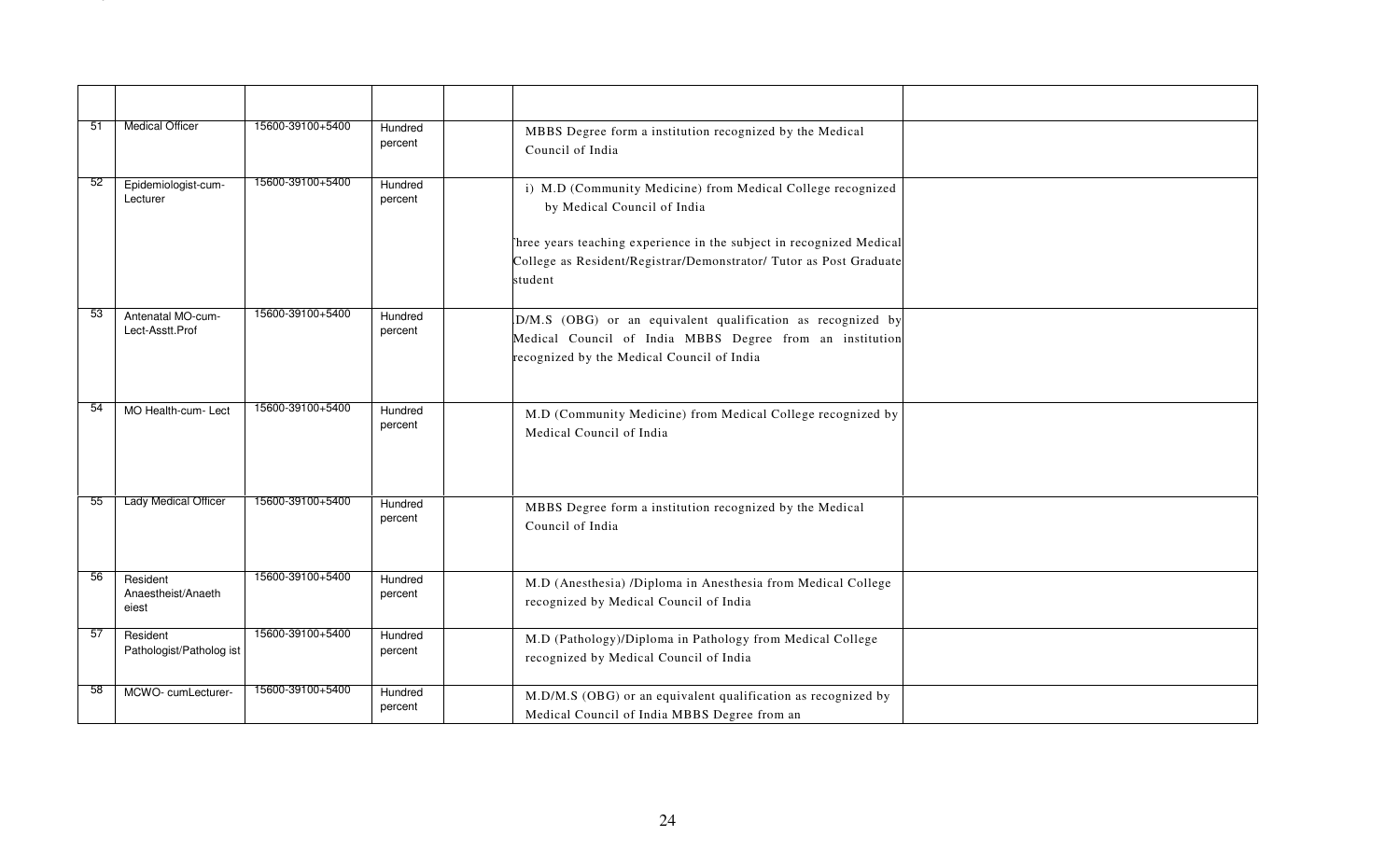|     | Asstt.Prof.                          |                  |                    | institution recognized by the Medical Council of India                                                                                                    |  |
|-----|--------------------------------------|------------------|--------------------|-----------------------------------------------------------------------------------------------------------------------------------------------------------|--|
| -59 | Speech & Hearing Lect.               | 15600-39100+5400 | Hundred<br>percent | M. Sc (Audiology)/ M. Sc (Speech Language Pathology)/ MASLP/<br>M. Sc (Speech and Hearing) degree from RCI recognized institution<br>(after BASLP degree) |  |
| 60  | Lecturer (Statics)                   | 15600-39100+5400 | Hundred<br>percent | I) M.Sc (Statistics) from recognized University ii) Four years<br>experience in recognized Medical College/Govt. Hospital.                                |  |
| 61  | Lecturer (Audiology)                 | 15600-39100+5400 | Hundred<br>percent | M. Sc (Audiology)/ M. Sc (Speech Language Pathology)/ MASLP/<br>M. Sc (Speech and Hearing) degree from RCI recognized institution<br>(after BASLP degree) |  |
| 62  | Lecturer (SLP)                       | 15600-39100+5400 | Hundred<br>percent | M. Sc (Audiology)/ M. Sc (Speech Language Pathology)/ MASLP/<br>M. Sc (Speech and Hearing) degree from RCI recognized institution<br>(after BASLP degree) |  |
| 63  | Lecturer (Neurology)                 | 15600-39100+5400 | Hundred<br>Percent | MPT (neurology) from a recognized with basic qualification of BPT.                                                                                        |  |
| -64 | Lecturer (Medical Lab<br>Technology) | 15600-39100+5400 | Hundred<br>Percent | M.Sc.(MLT) from a recognized University on regular basis.                                                                                                 |  |
|     |                                      |                  |                    |                                                                                                                                                           |  |
|     |                                      |                  |                    |                                                                                                                                                           |  |
|     |                                      |                  |                    | 25                                                                                                                                                        |  |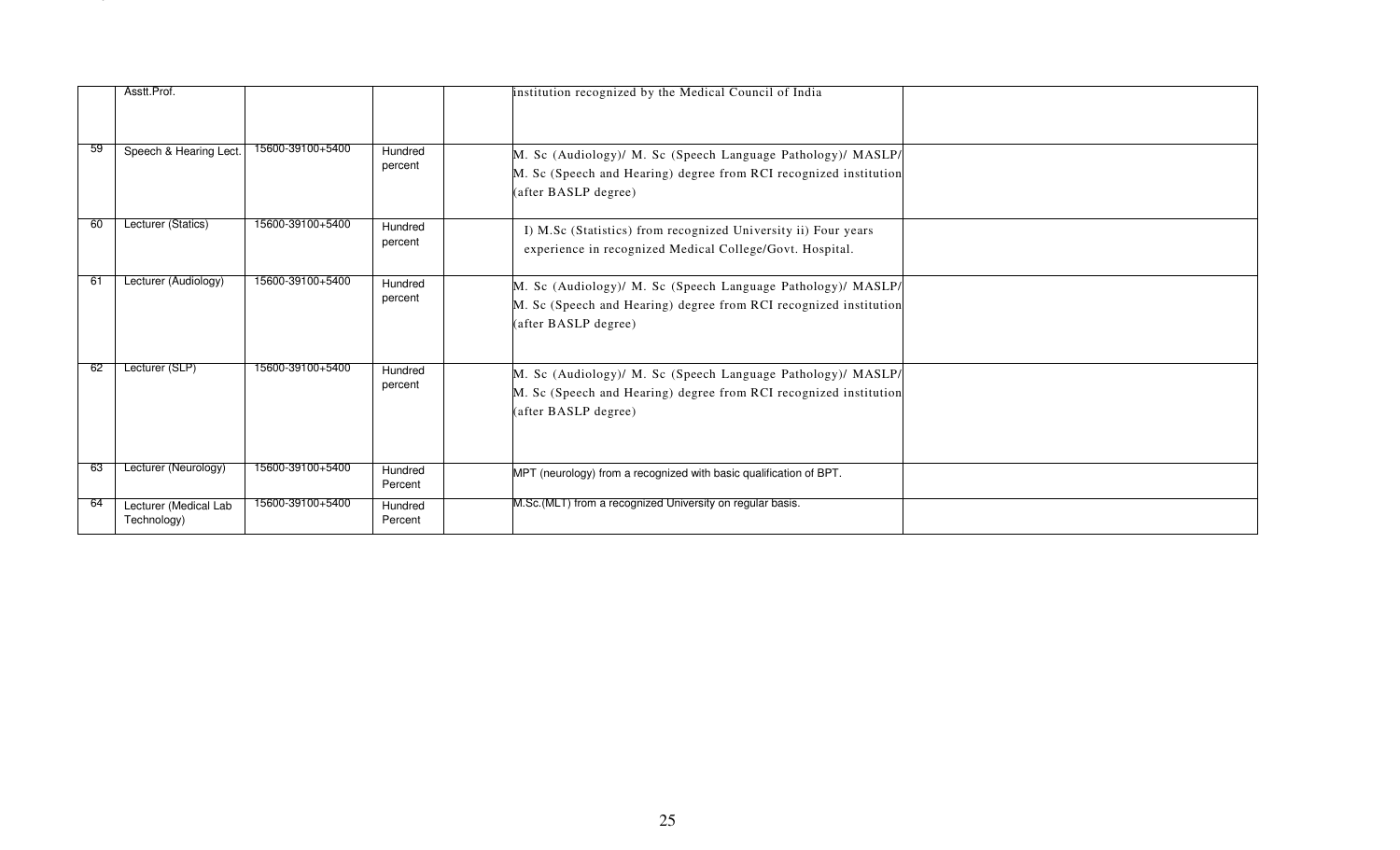Annexure 'B'Annexure 'B

|       |                                      |                                                                           |                                |         | Annexure 'B'                          |                                                                                                                                                                                                                                                                                                                                                                                                                                                 | <b>Appendix 'B'</b>                                                                                                                         |
|-------|--------------------------------------|---------------------------------------------------------------------------|--------------------------------|---------|---------------------------------------|-------------------------------------------------------------------------------------------------------------------------------------------------------------------------------------------------------------------------------------------------------------------------------------------------------------------------------------------------------------------------------------------------------------------------------------------------|---------------------------------------------------------------------------------------------------------------------------------------------|
| S.No. |                                      | Qualification and Method of Selections and Promotions for Nursing Faculty | Percentage for appointment by  |         |                                       | Method of appointment, Qualifications and Experience for appointment by                                                                                                                                                                                                                                                                                                                                                                         |                                                                                                                                             |
|       | <b>Designation of</b><br>the post    |                                                                           | <b>Direct Appointment</b>      |         | <b>Promotion</b>                      | <b>Direct Appointment</b>                                                                                                                                                                                                                                                                                                                                                                                                                       | <b>Promotion</b>                                                                                                                            |
| 65    | <b>Principal</b>                     | 15600-39100 + 7800                                                        |                                |         |                                       |                                                                                                                                                                                                                                                                                                                                                                                                                                                 | Post of Principal should be filled<br>through a panel of senior most<br>professors with experience of<br>atleast 5 years as Professor.      |
| 66    | <b>Vice-Principal</b>                | 15600-39100 + 7800                                                        |                                |         |                                       |                                                                                                                                                                                                                                                                                                                                                                                                                                                 | Post of Vice Principal should be<br>filled through a panel of senior<br>most professors with experience<br>of atleast 5 years as Professor. |
| 67    | <b>Professor</b>                     | 15600-39100 + 7800                                                        | <b>Five</b><br>Twenty<br>(25%) |         | percent Seventy Five<br>percent (75%) | 4 years teaching experience after MSc (N) in the As Associate Professor in the subject<br>concerned specialty as Associate Professor or any for four years in constituent Nursing<br>higher teaching post in College of Nursing.<br>Ph.D. (N) will be given preference (With Minimum<br>total teaching experience of 12 years after MSc<br>(Nursing).                                                                                           | colleges.                                                                                                                                   |
| 68    | <b>Associate</b><br><b>Professor</b> | 15600-39100 + 6600                                                        | <b>Five</b><br>Twenty<br>(25%) | percent | <b>Seventy Five</b><br>percent (75%)  | 05 years teaching experience after MSc (N) in the From amongst the Lecturer in the<br>concerned specialty as Lecturer or any higher<br>teaching post in a Nursing College. Ph.D. (N) will Nursing colleges.<br>be given preference.<br>(With Minimum total teaching experience of 8 years<br>after MSc (Nursing).<br>For Super Specialty Diploma Course 05 years<br>teaching experience after MSc Nursing in the<br>concerned/ allied specialty | subject for five years in constituent                                                                                                       |
|       |                                      |                                                                           |                                |         | 26                                    |                                                                                                                                                                                                                                                                                                                                                                                                                                                 |                                                                                                                                             |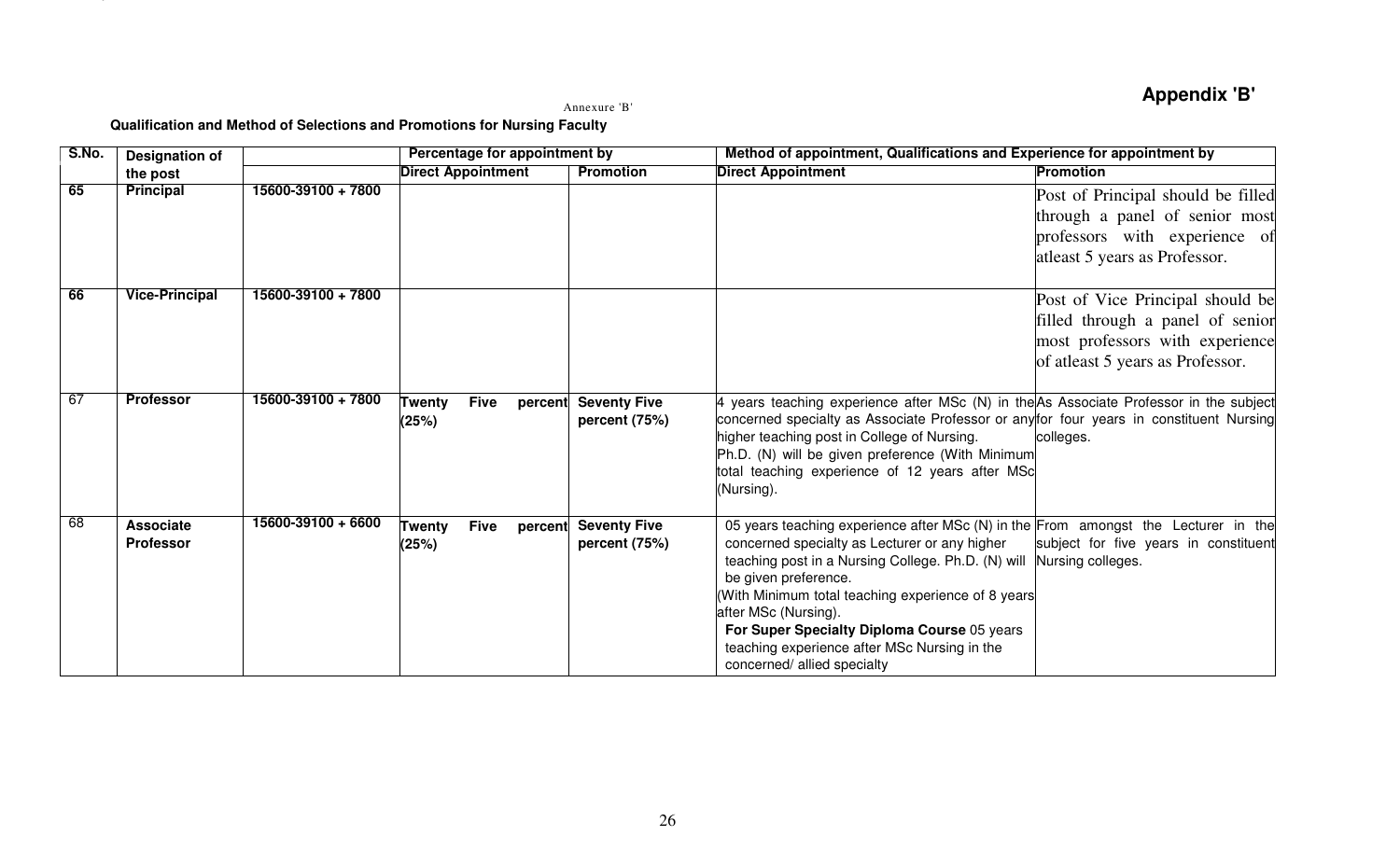|    |                            |                                                                                                 |                                |                                       | with post Basic Diploma in concerned super-<br>specialty as Lecturer, MSc Nursing in the Super-<br>spatiality concerned will be preferred Ph.D. (N)<br>will be given preference.<br>(With Minimum total teaching experience of 8<br>years with MSc (Nursing).                                                                                                                                                                                                                                                                                                                                                                                          |                                                                                                          |
|----|----------------------------|-------------------------------------------------------------------------------------------------|--------------------------------|---------------------------------------|--------------------------------------------------------------------------------------------------------------------------------------------------------------------------------------------------------------------------------------------------------------------------------------------------------------------------------------------------------------------------------------------------------------------------------------------------------------------------------------------------------------------------------------------------------------------------------------------------------------------------------------------------------|----------------------------------------------------------------------------------------------------------|
|    | Lecturer                   | 15600-39100 + 5400                                                                              | <b>Five</b><br>Twenty<br>(25%) | percent Seventy Five<br>percent (75%) | 03 years teaching experience after MSc (N) in the From amongst the Tutor having 3<br>concerned specialty as Tutor or any higher years teaching experience after MSc<br>teaching post in College of Nursing. For Super(N).<br>Specialty Diploma Course 03 years teaching For Super<br>experience after MSc Nursing in the concerned/Courses<br>allied specially with post Basic Diploma in From amongst the Tutor having 3<br>concerned super- specialty, MSc Nursing in the years teaching experience after MSc<br>Super- specialty concerned as Lecturer will be Nursing in the concerned/ allied<br>preferred<br>Ph.D. (N) will be given preference. | <b>Specialty</b><br><b>Diploma</b><br>specially with post Basic Diploma in<br>concerned super-specialty. |
|    |                            |                                                                                                 |                                |                                       |                                                                                                                                                                                                                                                                                                                                                                                                                                                                                                                                                                                                                                                        |                                                                                                          |
|    |                            |                                                                                                 |                                |                                       |                                                                                                                                                                                                                                                                                                                                                                                                                                                                                                                                                                                                                                                        |                                                                                                          |
|    | <u>Note:</u>               |                                                                                                 |                                |                                       |                                                                                                                                                                                                                                                                                                                                                                                                                                                                                                                                                                                                                                                        |                                                                                                          |
| 2. | Punjabi upto matric level. |                                                                                                 |                                |                                       | Selection of those candidates who furnish wrong information, if their applications will be cancelled and they will not be considered for selection at all. Action may also be initiated                                                                                                                                                                                                                                                                                                                                                                                                                                                                |                                                                                                          |
|    | against them.              |                                                                                                 |                                |                                       |                                                                                                                                                                                                                                                                                                                                                                                                                                                                                                                                                                                                                                                        |                                                                                                          |
| 3. |                            | Associate Professor and not more than 50 years in case of Professor.                            |                                |                                       | No person shall be recruited to the service by direct appointment unless he/she not more than 40years of age in case of Lecturer, not more than 45 years of age in case of                                                                                                                                                                                                                                                                                                                                                                                                                                                                             |                                                                                                          |
| 4. |                            |                                                                                                 |                                |                                       | The promotion to Professor from the Associate Professor, Associate professor from Lecturer, Lecturer from Tutor in the Super specialty Diploma courses will be made in                                                                                                                                                                                                                                                                                                                                                                                                                                                                                 |                                                                                                          |
| 5. |                            | Concerned Basic Specialty and Super Specialty based on inter se seniority and eligibility only. |                                |                                       |                                                                                                                                                                                                                                                                                                                                                                                                                                                                                                                                                                                                                                                        |                                                                                                          |
|    |                            | The candidate should be registered with Punjab Nurses registration Council.                     |                                |                                       |                                                                                                                                                                                                                                                                                                                                                                                                                                                                                                                                                                                                                                                        |                                                                                                          |
|    |                            |                                                                                                 |                                |                                       |                                                                                                                                                                                                                                                                                                                                                                                                                                                                                                                                                                                                                                                        |                                                                                                          |
|    |                            |                                                                                                 |                                |                                       |                                                                                                                                                                                                                                                                                                                                                                                                                                                                                                                                                                                                                                                        |                                                                                                          |
|    |                            |                                                                                                 |                                |                                       |                                                                                                                                                                                                                                                                                                                                                                                                                                                                                                                                                                                                                                                        |                                                                                                          |
|    |                            |                                                                                                 |                                |                                       |                                                                                                                                                                                                                                                                                                                                                                                                                                                                                                                                                                                                                                                        |                                                                                                          |
|    |                            |                                                                                                 |                                |                                       |                                                                                                                                                                                                                                                                                                                                                                                                                                                                                                                                                                                                                                                        |                                                                                                          |

- 
- 
- 
- 
-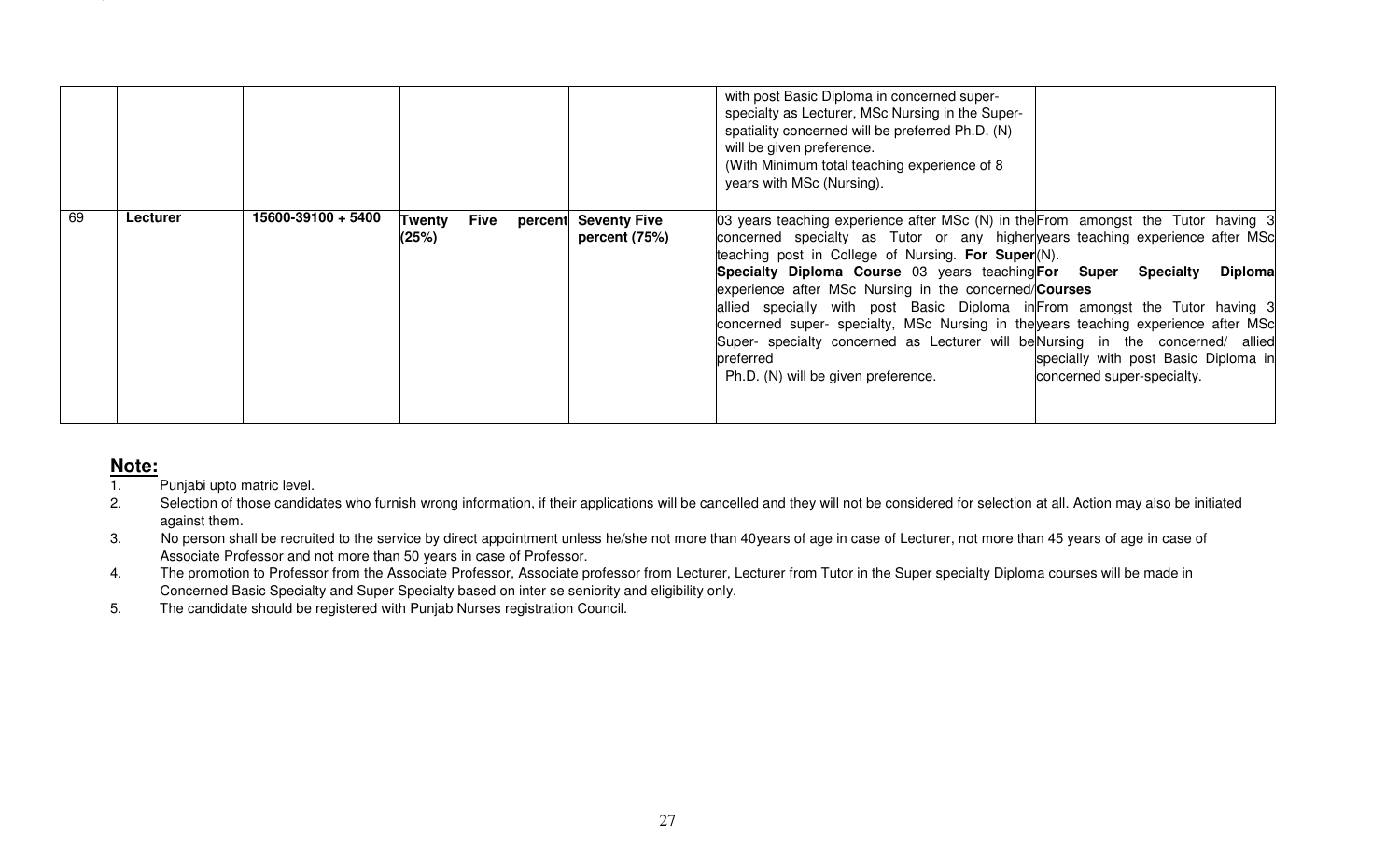## LAND SERIES AND THE SERIES OF THE SERIES OF THE SAME ADDEREST THE SAME ADDEREST THE SAME CALL THE SAME CALL THE<br>Annexure 'B

|     | Principal        | 15600-39100+7800 |                           | Hundred<br>percent         | On the basis of seniority-cum-merit amongst the professor<br>having 10 years teaching experience, out of which<br>minimum 2 years as Professor.                                                                                                                                                                                                                                                                                                                                                                      |
|-----|------------------|------------------|---------------------------|----------------------------|----------------------------------------------------------------------------------------------------------------------------------------------------------------------------------------------------------------------------------------------------------------------------------------------------------------------------------------------------------------------------------------------------------------------------------------------------------------------------------------------------------------------|
| -71 | Professor        | 15600-39100+7800 | Twenty<br>Five<br>percent | Seventy<br>Five<br>percent | Master's degree in any branch of Physiotherapy (MPT/MSPT) On the basis of seniority-cum-merit amongst the Associate<br>from a recognized University/Institution as a full time regular Professor having eight (8) years teaching experience as<br>candidate after basic qualification of B.P.T.<br>Associate Professor.<br>8 years of teaching experience out of which minimum 5 years<br>should be after Post Graduation. The candidates with higher<br>qualification like M.Phil or Ph.D. will be given preference |
| 72  | Assoc. Professor | 15600-39100+6600 | Twenty<br>Five<br>percent | Seventy<br>five<br>percent | Master's degree in any branch of Physiotherapy (MPT/MSPT) On the basis of seniority-cum-merit amongst the Assistant<br>from a recognized University/Institution as a full time regular Professor having Five years teaching experience as<br>candidate after basic qualification of B.P.T.<br>Assistant Professor.<br>5 years of teaching experience out of which minimum 3 years<br>should be after Post Graduation.                                                                                                |
| 73  | Lecturer         | 15600-39100+5400 | Fifty<br>percent          | Fifty<br>percent           | Master's degree in any branch of Physiotherapy (MPT/MSPT) from aOn the basis of seniority-cum-merit amongst the<br>recognized University/Institution as a full time regular candidate after Demonstrator having three years teaching experience as<br>basic qualification of B.P.T.<br>Demonstrator in BFUHS, Faridkot.<br>The candidate must have 3 years experience as Demonstrator.                                                                                                                               |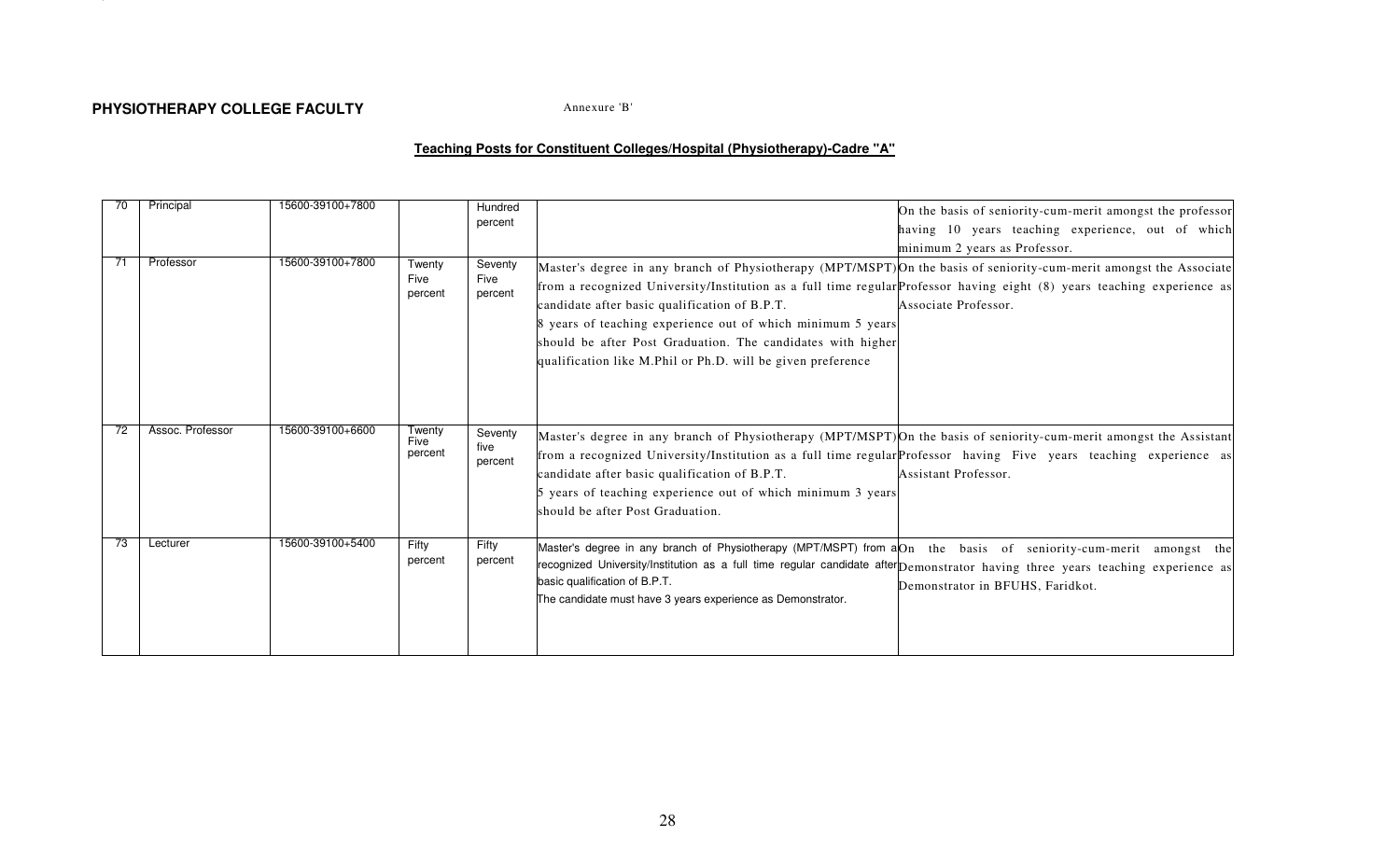|    | PHARMACY FACULTY           |                  |                           |                            | Annexure 'B'                                                                                                                                                                                                                                                                                                                              |
|----|----------------------------|------------------|---------------------------|----------------------------|-------------------------------------------------------------------------------------------------------------------------------------------------------------------------------------------------------------------------------------------------------------------------------------------------------------------------------------------|
|    |                            |                  |                           |                            | Teaching Posts for Constituent Colleges/Hospitals (Pharmacy)- Cadre "A"                                                                                                                                                                                                                                                                   |
|    |                            |                  |                           |                            |                                                                                                                                                                                                                                                                                                                                           |
|    | Principal                  | 15600-39100+7800 |                           | Hundred<br>percent         | On the basis of seniority-cum-merit amongst the Professor who have<br>five (5) years as Professor                                                                                                                                                                                                                                         |
| 75 | Professor                  | 15600-39100+7800 | Twenty<br>Five<br>percent | Seventy<br>five<br>percent | Qualification: First Class B.Pharm with On the basis of seniority-cum-merit amongst the Associate Professor<br>la)<br>Master's degree in Pharmacy (M.Pharm) in appropriate having five (5) teaching experience as Associate Professor.<br>branch of specialization in Pharmacy, recognized by<br>Pharmacy Council of India.<br>OR         |
|    |                            |                  |                           |                            | Ph.D degree in any of Pharmacy subjects, recognized by<br>the Pharmacy Council of India.<br>Experience: 10 years experience in teaching<br>$\mathbf{b}$<br>in PCI approved/ recognized Pharmacy College or<br>research experience out of which 5 years must be as<br>Associate Professor in PCI approved/ recognized<br>Pharmacy College. |
| 76 | <b>Associate Professor</b> | 15600-39100+6600 | Twenty<br>Five<br>percent | Seventy<br>five<br>percent | a) Qualification: First Class B. Pharm with Master's On the basis of seniority-cum-merit amongst the Assistant Professor<br>degree in Pharmacy (M.Pharm) in appropriate branch of having three (3) experience in teaching as Assistant Professor<br>specialization in Pharmacy, recognized by the Pharmacy<br>Council of India.           |
|    |                            |                  |                           |                            |                                                                                                                                                                                                                                                                                                                                           |
|    |                            |                  |                           |                            |                                                                                                                                                                                                                                                                                                                                           |
|    |                            |                  |                           |                            | 29                                                                                                                                                                                                                                                                                                                                        |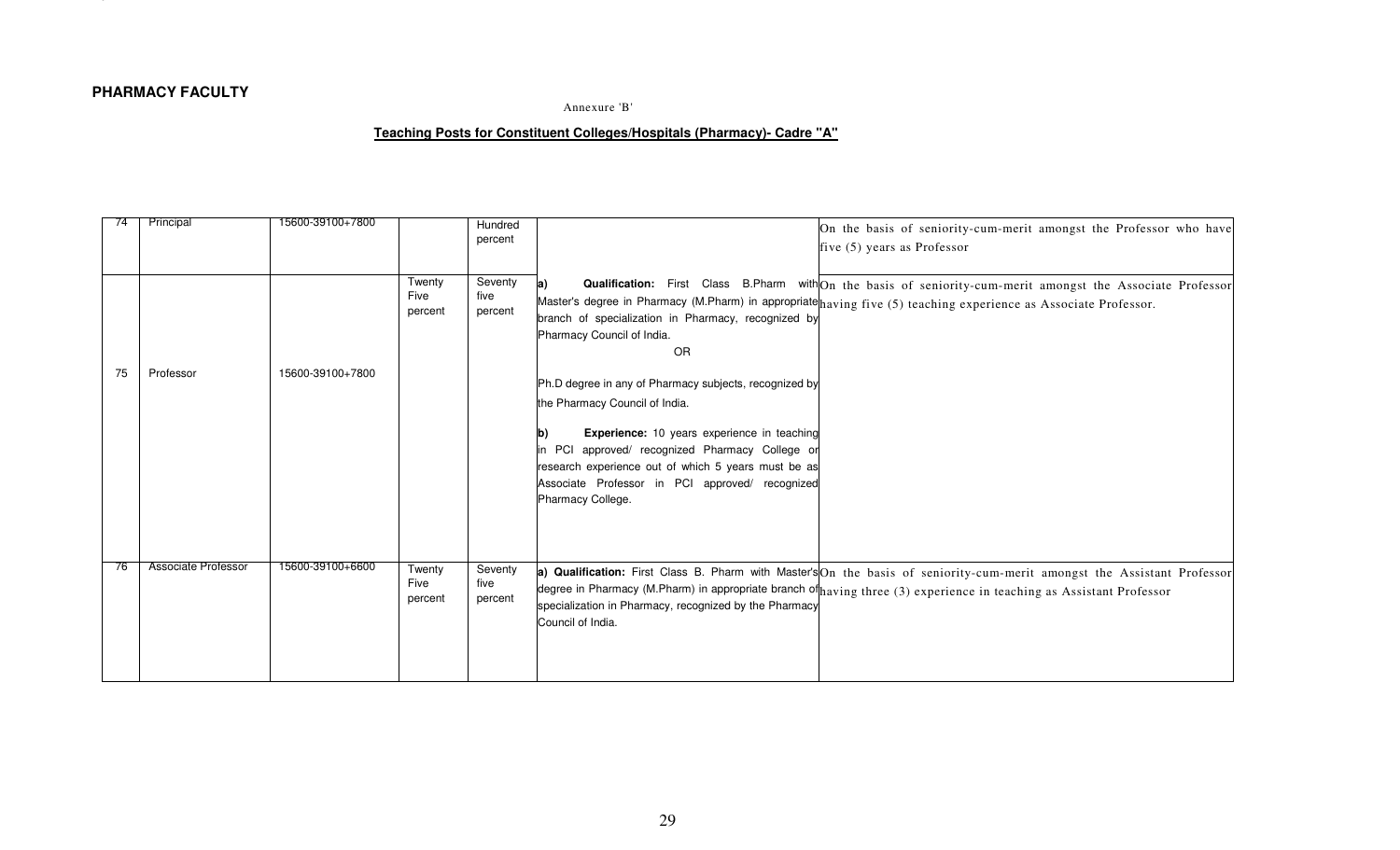|     |          |                  |                     | A PCI recognized Pharm.D degree holder shall also be<br>eligible for the posts of Associate Professor in the<br>subjects of Pathophysiology, Pharmacology and<br>Pharmacy practice. Associate Professor shall acquire<br>PCI recognized Ph.D in any of Pharmacy subjects within<br>7 years to become eligible for the post of Professor.<br>b) Experience: 3 years experience in teaching or<br>research at the level of Assistant Professor or equivalent<br>in PCI approved/ recognized Pharmacy College.<br>c) PhD will be preferred.                                                                                  |
|-----|----------|------------------|---------------------|---------------------------------------------------------------------------------------------------------------------------------------------------------------------------------------------------------------------------------------------------------------------------------------------------------------------------------------------------------------------------------------------------------------------------------------------------------------------------------------------------------------------------------------------------------------------------------------------------------------------------|
| -77 | Lecturer | 15600-39100+5400 | Hundred per<br>cent | a) Qualification: First Class B.Pharm with<br>Master's degree in Pharmacy (M.Pharm) in<br>appropriate branch of specialization in<br>Pharmacy, recognized by Pharmacy Council of<br>India.<br>A PCI recognized Pharm.D degree holder shall<br>be eligible for the posts<br>also<br>of<br>Lecturer/Assistant Professor in the subjects of<br>Pathophysiology, Pharmacology and Pharmacy<br>Practice.<br>d) Experience: A Lecturer will be re-<br>designated as Assistant Professor after<br>2 years of teaching experience in PCI<br>approved/recognized Pharmacy<br>College.<br>Should have 3 years as Demonstrator<br>e) |
|     |          |                  |                     | 30                                                                                                                                                                                                                                                                                                                                                                                                                                                                                                                                                                                                                        |